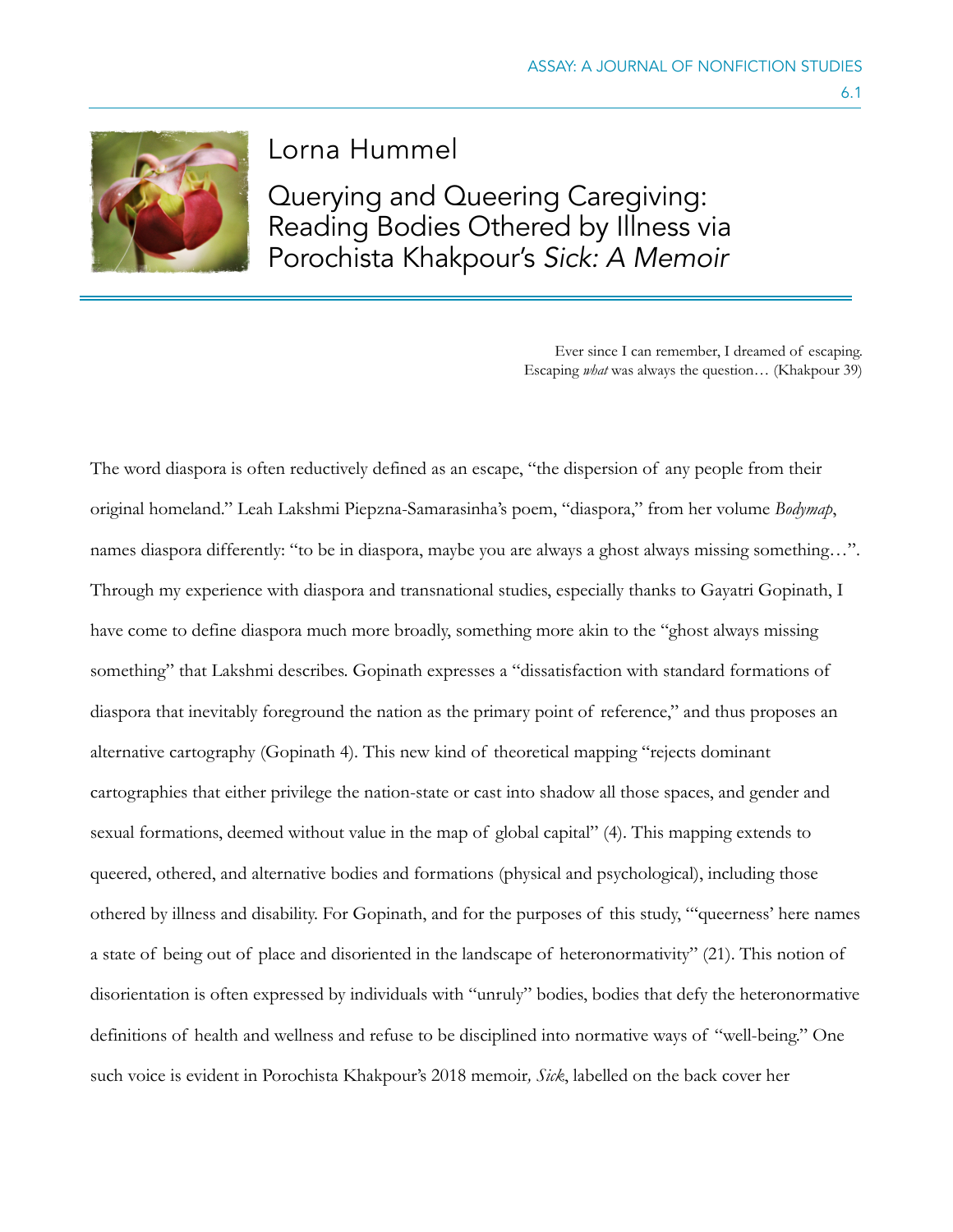"grueling, emotional journey" as a woman, an Iranian American, a writer, and a chronically ill person. The memoir thus navigates her queer diaspora: her attempted escape from the hegemonic constructs that define her existence as a disabled-and-suffering woman of color.

Khakpour's *Sick* is a brutally honest depiction of "escaping" from what is deemed home—the place, space, and body already prescribed. Her memoir conveys her long battle with illness which ultimately results, after \$140,000+ spent on medical bills, in a diagnosis of late-state Lyme disease. The narrative relies heavily on the movement from place to place, chronicling her family's flight from Tehran and the Iran-Iraq War, to "Tehrangeles," an Iranian community in Los Angeles, then to the dreamlike New York City, Santa Fe, small-town Pennsylvania, Germany, et cetera. Throughout it all, she navigates a search for self, a becoming, or alternatively, an escape from the heteronormative body/space/place she cannot fully occupy. The memoir intimately describes the physical and psychological symptoms of Lyme, in addition to her addiction patterns and other encounters with illness, in order to confront the misconstrued notion that bodies are faultless and flawless houses for our beings. Susan Wendell, in her article "Toward a Feminist Theory of Disability," asserts, "disability is not a biological given; like gender, it is socially constructed from biological reality. Our culture idealizes the body and demands that we control it. Thus, although most people will be disabled at some time in their lives, the disabled are made 'the other'" (Wendell 104). Wendell argues that chronic illness be recognized as a disability, and so too does Khakpour. Her narrative describes Lyme disease as one "that many in the medical profession, unless they specialize in it, find too controversial, too full of unknowns, to fully buy it as legitimate," othering her because of her biological reality (Khakpour 21). Thus, though she is the accumulation of her own (dis)embodied experiences, she is denied full inhabitance of her body, over and over again, because of caregivers' hesitancy in assigning a diagnosis of Lyme, or for that matter, any diagnosis at all.

Even long before Khakpour's official diagnosis, and her endlessly repeated hospital stays, she felt a discomfort in her body. When her body met with chronic illness and disability, she "grew to feel at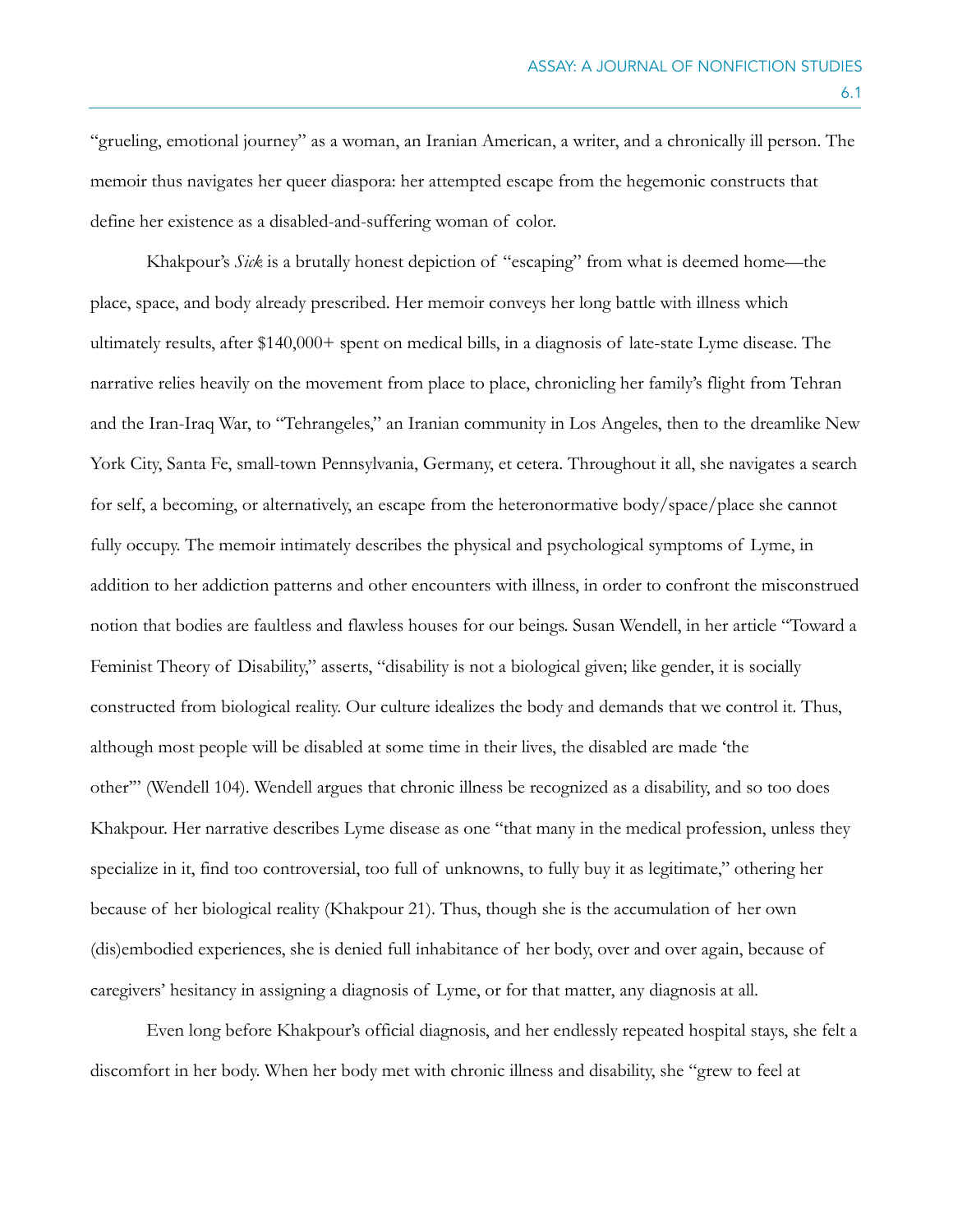home" (6). The cover image depicts Khakpour herself, lying down, eyes wide but fixed and sure, mouth closed, nasal cannula hooked in place behind her ears, thick black hair fanning around her head. In this image, and in the memoir itself, she is confronting her audience with this stare and with the spill of pills that border her name and existence and the title of the book, challenging caregivers' denial of her "othered" body and creating a space for herself via the health humanities. Early in the memoir, Khakpour voices, "I am a foreigner, but in ways that go much deeper… under the epidermis and into the blood cells" (Khakpour 6). Her body is "foreign," strange, as it resists heteronormative modes and diagnoses. In a *New Yorker* review of *Sick*, Lidija Haas writes that "pain and disease are what they are—they resist meaning and the narratives that make it. Other people's sicknesses, as bodily phenomena, must be imagined or taken on trust, since they can never quite be transmitted across the gap" (13). So many bodies and persons fall into this gap because they are queer, queer to their friends and family and queer to caregivers and healthcare providers. This "gap" deserves to be explored, in order to pay attention to the persons and queer bodies that have fallen into its cavernous mouth, and to be bridged, by establishing a framework, or a transnational net rather, of adequate caregiving. Such a framework can draw from Gopinath's vision for a queer optic, which "brings into focus and into the realm of the present the energy of those nonnormative desires, practices, bodies, and affiliations concealed within dominant historical narratives" (Gopinath 4). Why is it that nonnormative bodies such as Khakpour's are consistently denied existence by the Western and hegemonic optic, in other words, the heteronormative way that providers *see* patients? She experiences so many different symptoms, and attempts treatments with an array of formal practitioners and intimacy with a number of informal caregivers. But despite her attempts, she is largely ineffectively cared for, due to her "queer" existence as a woman of color navigating chronic unhealth, and her insufficient care for herself. Through this study, I hope to name the *what* that Khakpour is escaping from, to shed light on her and other patients' experiences of "queering" via disease and healthcare, and to analyze and critique caregivers' perceptions of queer bodies, thus querying (or queering) caregiving for "others."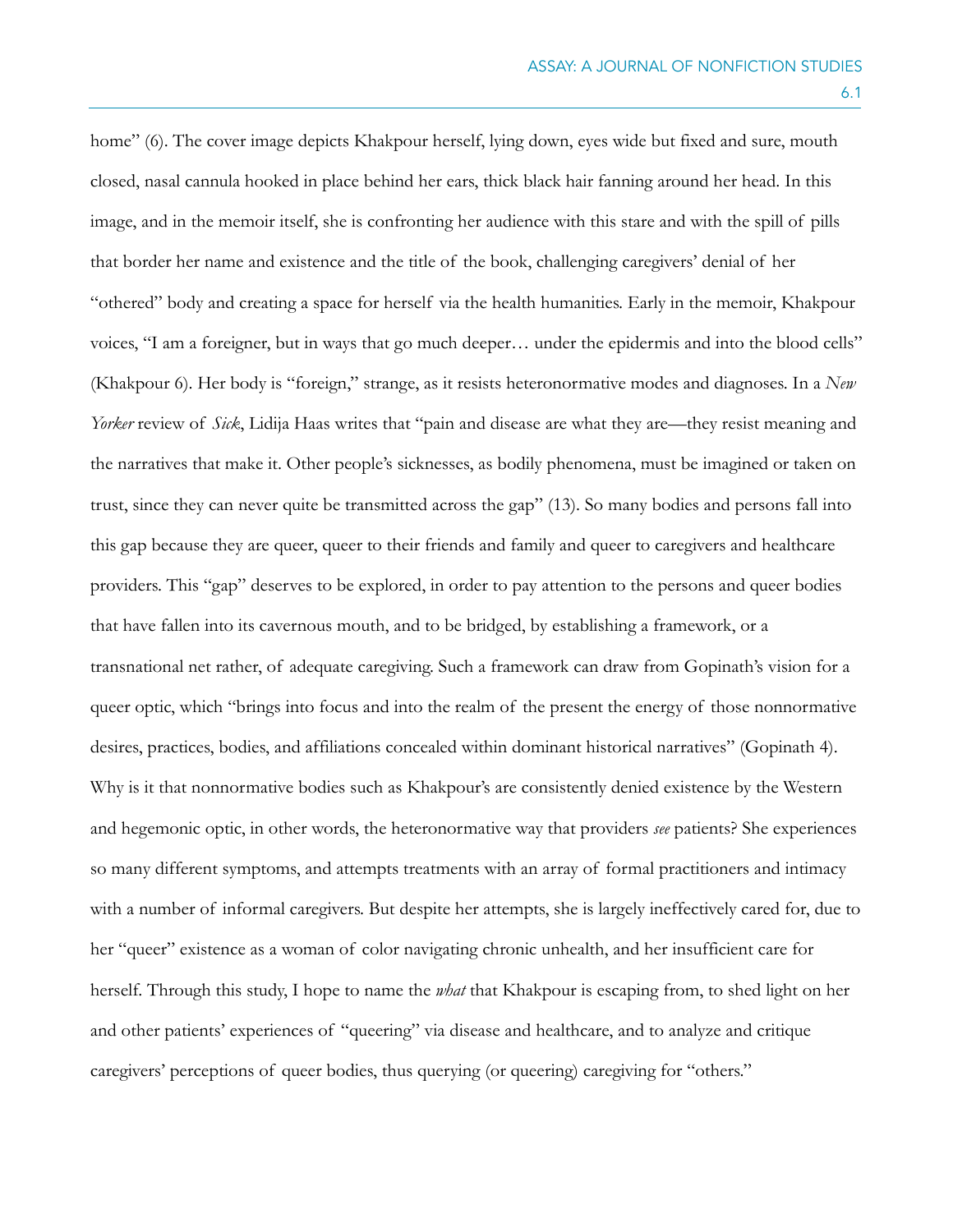## **Articulating a Framework for 'Querying & Queering'**

Performing an aestheticized practice of queer diaspora in Khakpour's memoir demands that we look at illness as queering, especially for a young woman like Khakpour. Michele Lent Hirsch's book, *Invisible: How Young Women with Serious Health Issues Navigate Work, Relationships, and the Pressure to Seem Just Fine*, greatly contributes to this notion of queered embodied experiences. Hirsch herself shares commonalities with Khakpour; she too was diagnosed with Lyme disease, in addition to thyroid cancer and mast-cell activation syndrome, among other health difficulties. Also, like Khakpour, she uses the pages of her book to explore the intersection of gender and health, between femininity and illness/disease/disability. While *Sick* is a memoir, *Invisible* is an accumulation of personal health narratives, Hirsch's included, interviews, and research studies. Hirsch seeks to answer the following question: how are women shaped by disease, and how do they shape the disease to fit their otherwise maligned bodies? She notes, "disability is largely about the world's failure to make space for you," articulating the same kind of disembodied disgust that Khakpour speaks toward. The Kirkus review of *Invisible* states, "At a moment when women's experiences in the workplace have come to the fore, Hirsch's eye-opening study of gender-based disparity surrounding illness will hopefully help spawn a similar reckoning for women's health" ("Kirkus Review"). Khakpour's *Sick* also calls for this reckoning, but broadens it, confronting caregivers with non-normative, nonmasculine bodies such as hers and Hirsch's.

Engaging with Khakpour, and Hirsch supplementally, points to the gendered experience of illness, disease, and disability, and thus is intimately and intricately linked to feminist theory and phenomenology at large. Wendell, as mentioned above, is one of the early writers on the intersection between feminism and disability. She speaks at length toward the ongoing difficulty that othered/queered/disabled bodies have in placing themselves in the heteronormative world around them, ultimately arguing that feminist theory can free the disabled other from the stricture of disability and the social constructs that surround it. Gopinath's argument for the queer body is similar to Wendell's plea—both are grounded in the need for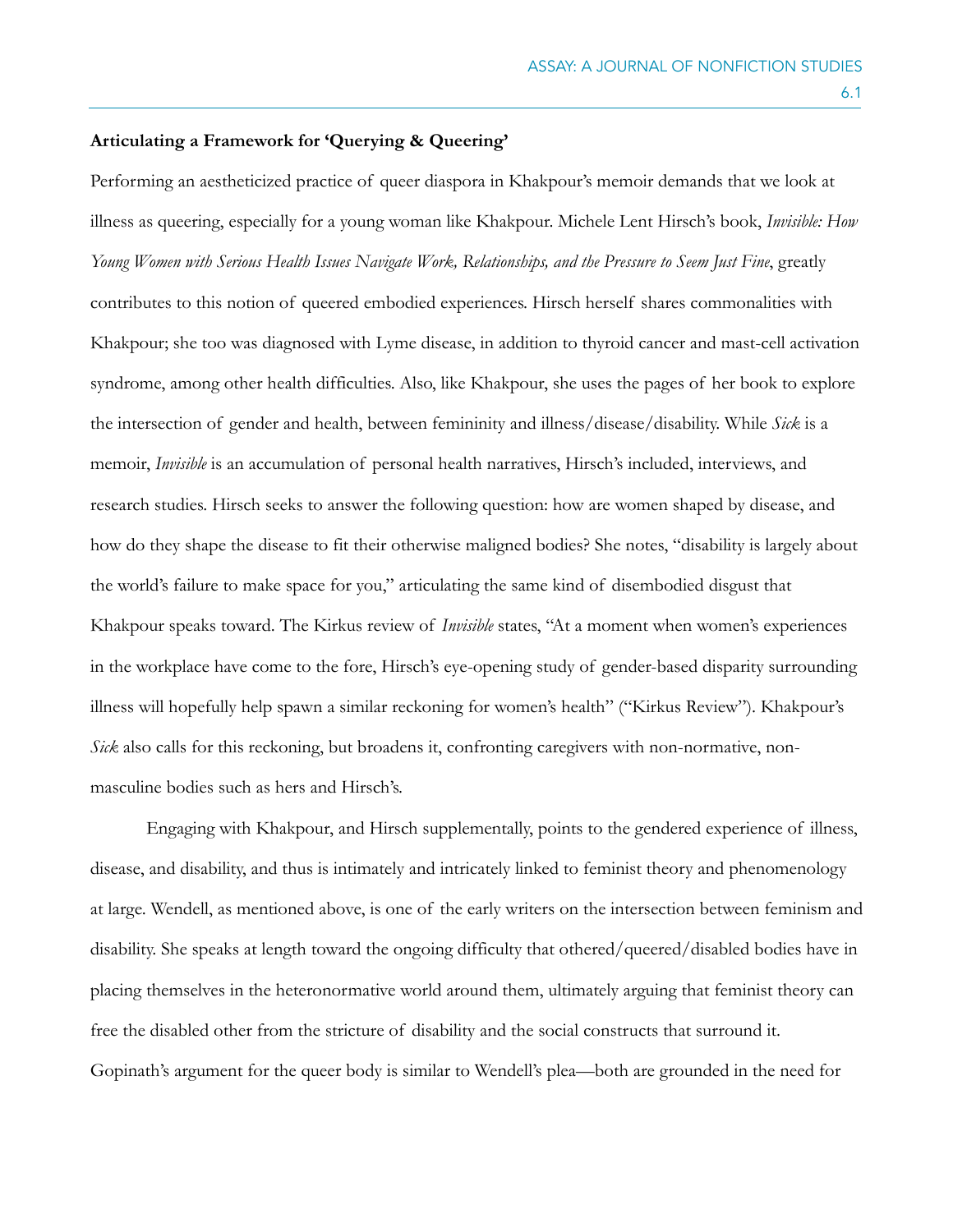body equality. Wendell also fell ill due to a disabling chronic illness, so she and Khakpour share the same "othered" ground. In her much-later study, "Unhealthy Disabled: Treating Chronic Illnesses as Disabilities," she continues to explore terms of definition for "disability" and disabled persons. Here Wendell asks, are illness and disability necessarily always *evil*? Western medicine tends to paint ill and disabled bodies in this way, as if the way to reckon with those bodies is to overwrite the illness, "healing" them of their otherness. The solution, she says, is not so black and white. Rather, ill and disabled persons should be met where they are, recognized as human even in the light of suffering. Her argument converges with Gopinath's: as the aesthetic practice of queer diaspora "provides us with a critical model of engaging with difference: a model that does not see past difference, but opens the possibility of forging alliances in and through it" (Gopinath 29).

Queer diaspora problematizes prescriptions of "normative" embodiment, as does feminist phenomenology, thus this analysis requires engaging with Lisa Folkmarson Käll and Kristin Zeiler's anthology *Feminist Phenomenology and Medicine*. The text is compiled of essays from many different perspectives that each speak toward different medicalized modes of being. Abby Wilkerson, one of the essayists, best describes what it means to apply phenomenology to medicine.

Because phenomenology addresses meaning "at the level of the life-world" and contextualizes this lived experience in the interactions of "embodiment and culture," it opens up a critical space for assessing the life impact of medicalization through attention both to how normality and its boundaries are defined and to the nature of subsequent interventions into departures from normality. (Käll & Zeiler 156)

These "departures from normality" are what I am interested in. Khakpour's diasporic body and narrative departs from normality, thus it is "queer" and "other" to the medicalized and heteronormative optic. The stakes of *Feminist Phenomenology and Medicine* are such: "to advance more comprehensive analyses of issues such as bodily self-experience, normality and deviance, self-alienation and objectification" (Käll & Zeiler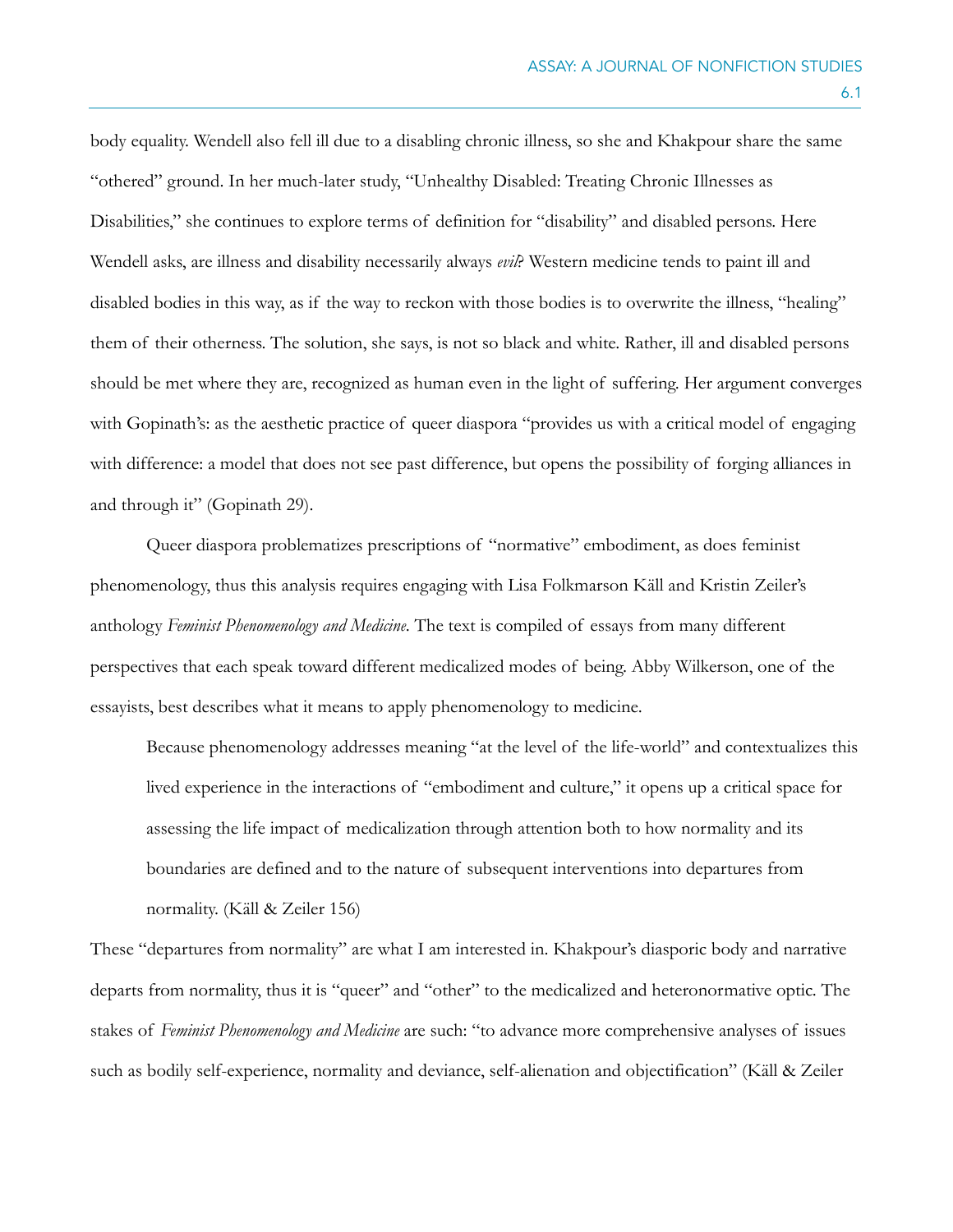2). Käll and Zeiler, and each of the chapters therein, thus speak directly toward Khakpour's "bodily selfexperience;" she is a feminist and woman of color trying to navigate the hegemonic of American healthcare, all the while feeling distanced from her own body, without a home. While dealing with issues of embodiment and situatedness, the book also "examines normative cultural practices and structures of meaning that situate different bodies in different ways and with different conditions, and seek to lay bare the constitutive conditions of experience" (Käll & Zeiler 2). This study also seeks to investigate areas that are not typically deemed "medical"—sexuality, bodily appearance, and norms of beauty—each of which factor heavily into Khakpour's othered and queer narrative.

*Sick* offers a painstakingly personal portrayal of just what it means to be "sick," and what all accompanies that label. There are two specific essays within *Feminist Phenomenology and Medicine* that are serviceable in this query, Linda Fisher's "The Illness Experience" and Wilkerson's "Wandering in the Unhomelike: Chronic Depression, Inequality, and the Recovery Imperative." Fisher voices the need for a phenomenological approach in studies on illness, especially in studies on *the experience* of illness. Fisher deems that the illness experience, purportedly subjective, is "heavily colored by the reception, construal, and treatment of the individual in the wider social context" (Käll & Zeiler 39-40). *Sick* provides us with exactly that, as the care and attention she is given by others, caregiver or not, restructures her own experience with illness. Her self-perception is so greatly based upon how she is received and perceived by others, especially those she trusts with the knowledge of her body and illness(es). Fisher queries why illness is framed "not just as the compromise but the negation of health […] In this manner, health is defined in opposition to illness, as the absence of or resistance to this ever-threatening Other, the negative foregrounding and delineating the positive" (31). Khakpour does not just have a disease, she *is* ill; her body becomes what Fisher calls this "ever-threatening Other." While her illness experience does not draw significantly from the actual voices and writings of an outsider, what Fisher calls "a view from without," her experience is fractured and framed by the care given to her mind and body, or the lack thereof, what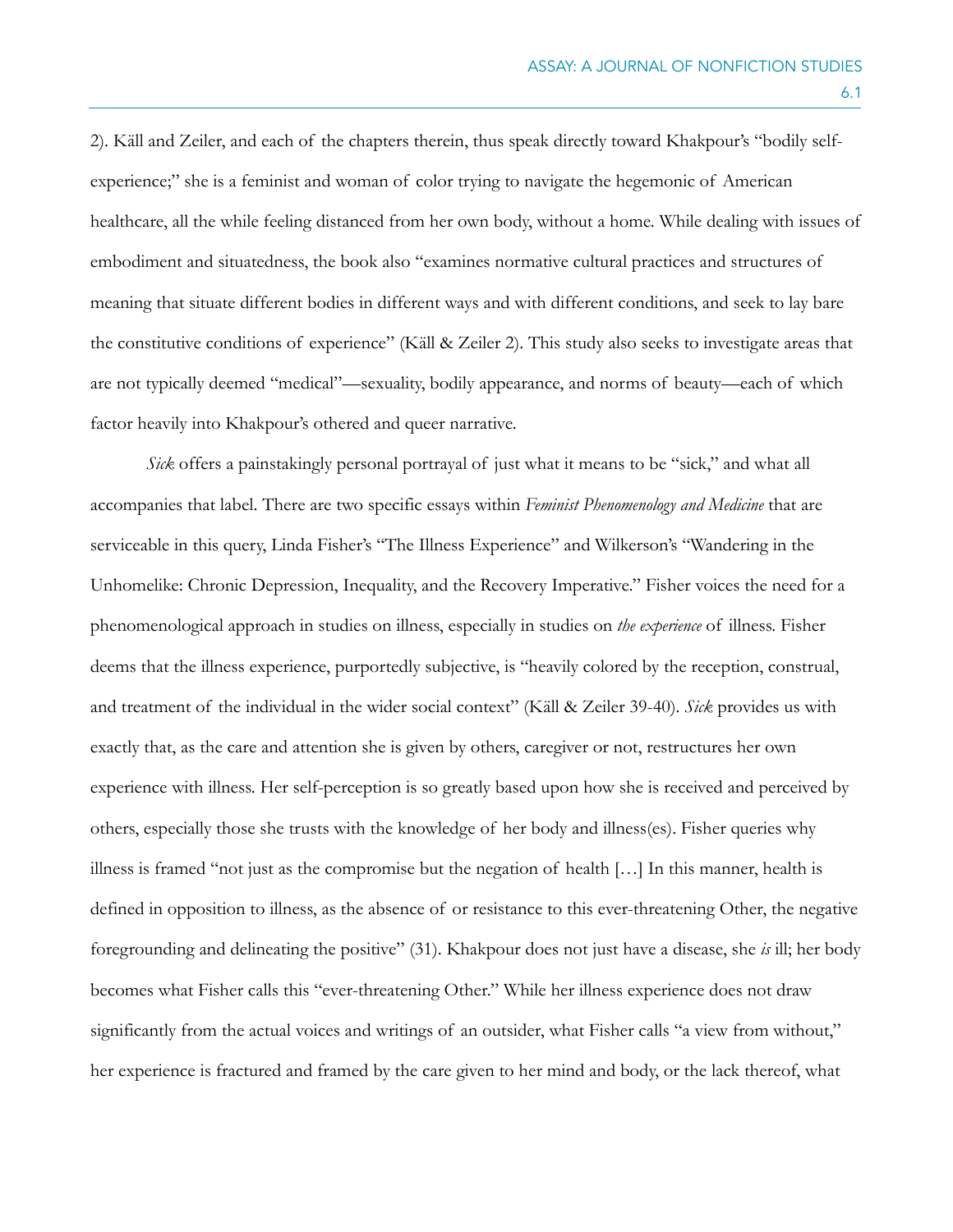Fisher calls "a view from within." *Sick* provides us with this view from within, not only relating her sense of self to her bodily experience but entrenching that experience within the broader sociocultural context. This analysis inherits the kind of phenomenological approach that Fisher elucidates, explaining how Khakpour's memoir portrays "a view from within," thereby commenting on society at large.

Wilkerson's "Wandering in the Unhomelike," as the essay title conveys, speaks to this unsettling "othering" as well, specifically in the context of depression. Through frequent use of bodily metaphors drawing from Delmore Schwartz's poem, "The Heavy Bear Who Goes With Me," she conceptualizes the illness experience of depression, focusing her argument with a Marxist lens to demonstrate how depression meets with "broader social power dynamics" (Käll & Zeiler 155). She employs Heidegger to construct her framework, whose concept of "being-in-the-world, in which objects' meanings depend on their role in human projects," speaks directly toward an experience of depression (156). Heidegger points to boredom and anxiety, both symptoms of depression, "unhomelike phenomena" by which "the world resists meaningfulness" (156). For Heidegger, unhomelikeness "suffuses embodiment, illustrated well by the bear, lumbering and slow yet always capable of annihilation, a creature whose presence would seem to render home itself unhomelike" (156). Wilkerson's application of the unhomelike is evident in Khakpour's embodied discomfort that she voices throughout *Sick*. This discomfort, though multi-faceted, is ultimately rooted in her illness and dis-*ease*: "Every part of my body felt like its wiring was all wrong, I felt like a foreigner in a hostile country, never adjusting or accepting that this was what it had all come to" (Khakpour 108). At several points throughout the narrative, she voices a kind of lost and home-less feeling, not knowing if she was "depressed, addicted, messed up from [a car] wreck, or something else;" she feels foreign to her own self, not just to those around her, thus she partially others herself because of her experience with disembodiment (63). Her body is unhomelike, not just for her, but for friends and family, and even for healthcare providers too—her body's deviance from health into illness, what Fisher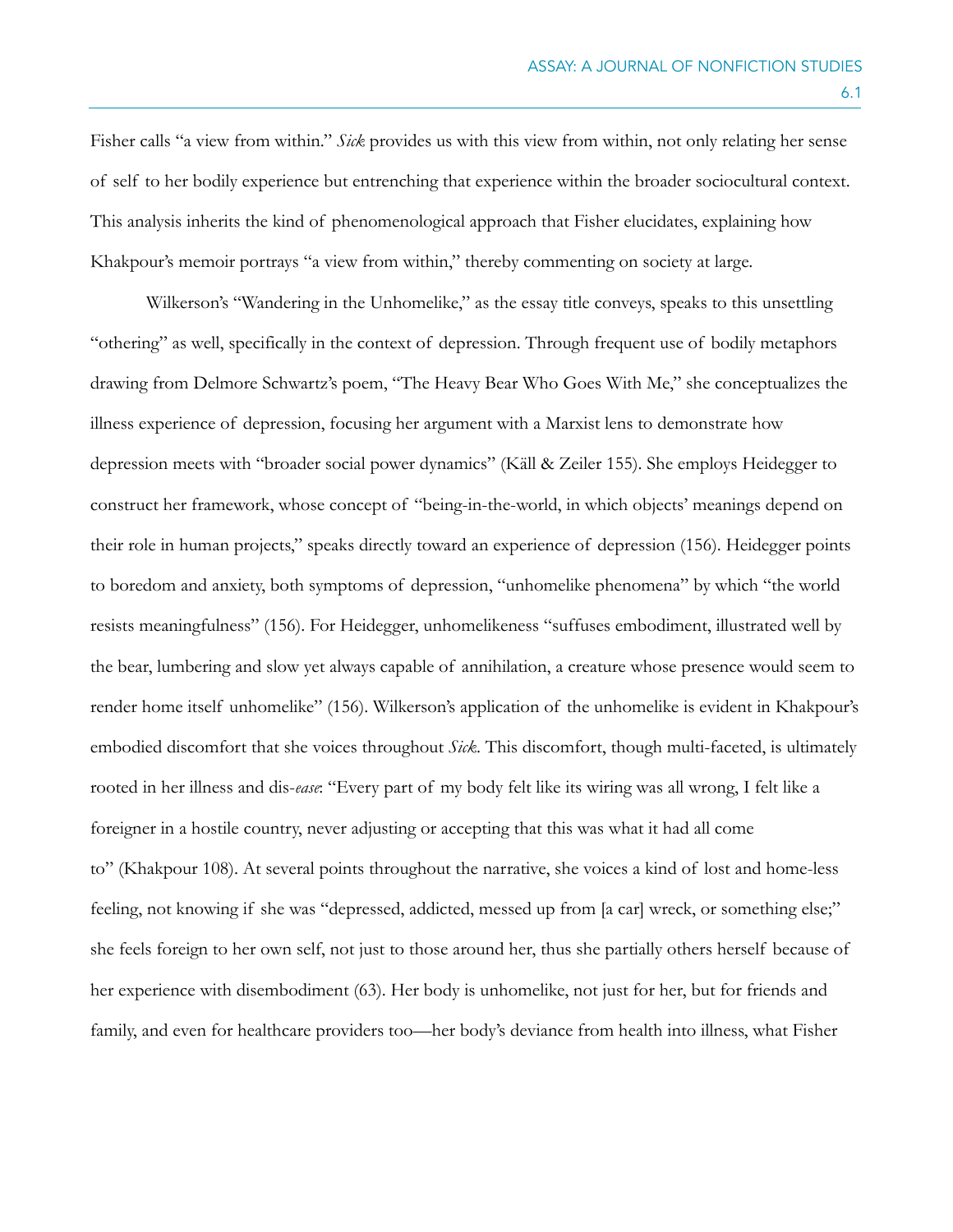calls "the ever-threatening Other," is uncanny and unhomelike, even to readers like me and you (Käll & Zeiler 31).

#### **The Medicalized Aesthetic: Seeking Formal Care**

Khakpour's illness experience was significantly shaped by what I am calling the medicalized aesthetic, in other words, the optic/way-of-seeing employed by formal caregivers and healthcare providers. When she is, perhaps, at her lowest point, symptoms of every kind ravaging her body and mind, she admits:

I became someone whose main job was trying out medications and going to the doctor. It was like shopping in a way […] I tried acupuncture, I tried an ayurvedic center, I tried multiple healers, I tried nutritionists. At one point I was seeing three different sleep specialists who all seemed fairly invested in hiding how stumped they felt. I spent every penny I had searching for the energy to keep seeking. (Khakpour 104)

This section will evidently speak toward the many healthcare providers that Khakpour sees and seeks. Her experiences of formal caregivers and the care that they give inform her illness experience and her sense of selfhood and identity. Even as she states, "*I think there is something wrong with me physically*," the providers she sees are confounded by the cacophony of her symptoms and thus fail to truly listen to her narrative (Khakpour 104).

Western medicine operates under a strictly heteronormative optic, permitting illness, of course, but largely for the purpose of restoring health, turning illness "off." Nearly all of Khakpour's formal caregivers subscribe to this optic, the standard way of *seeing* patients, not finding validity in her story and symptoms because they "fall outside of the purview of official archives" (Gopinath 8). Both Linda Fisher and Susan Wendell speak toward this rendering of illness, especially by those situated within the medical hegemonic. Fisher notes, "whether such negative social framings of illness are latent or on the surface, whether mild or strong, they serve to constitute illness and the ill person as Other" (Käll & Zeiler 31).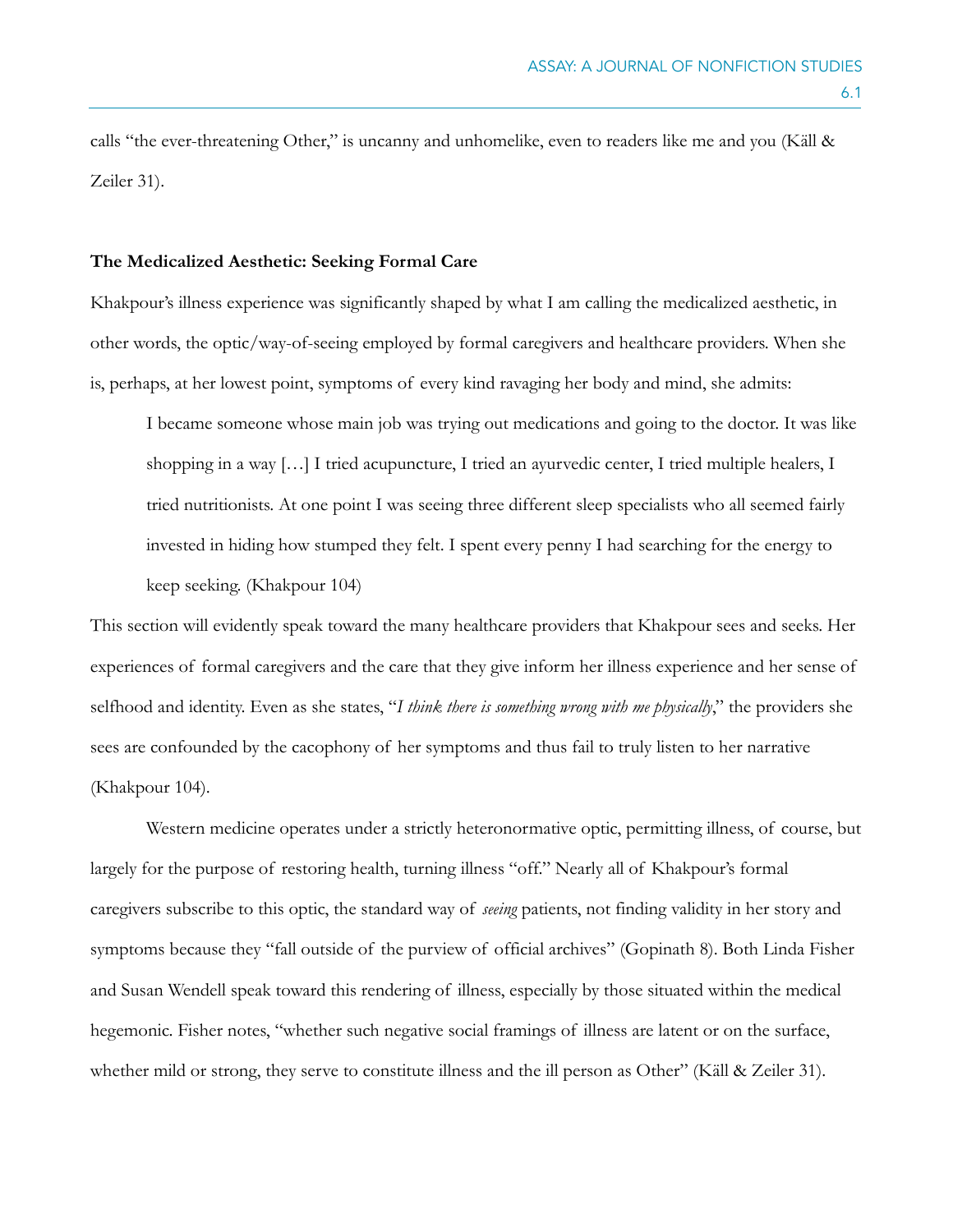Illness thus "serves the normative function of designating what counts as normality and the desirable status quo" (31). Disability is identified similarly, as it is largely socially-constructed. Illness and disability are even further complicated by gender—it is ill and disabled women who "struggle with both the oppressions of being women in male-dominated societies and the oppressions of being [ill or] disabled in societies dominated by the able-bodied" ("Toward a Feminist Theory of Disability" 105). As femininity has historically implied a lack of power, both these terms, illness and disability, connote weakness. Feminine, ill, and disabled bodies are evidently less *visible*, even to such caregivers as these. Consider again the cover of Khakpour's memoir—her gaze commands the space of the narrative as her eyes and expression are challenging the medicalized optic that would dare pin her body down as something to be pointed at, defying with a look all those who've labelled her as "sick." I also invite us to consider the cover of Hirsch's *Invisible*. This image very fittingly demonstrates the diminished visibility of women with chronic illness. In the medicine cabinet, split by the opened door of the mirror, half of a woman's face looks back at us. Her face already obscured by shadow, the mirror of the medicine cabinet (representing the medicalized optic that I've been speaking toward), fractures her sense of self. And behind the mirror are three plastic pill bottles, with their indistinct prescription labels, trying to return her unruly body to a normative existence. This medicalized mirror alters the way that a young and chronically ill woman sees herself; her identity has changed because of what physicians and providers have diagnosed and prescribed. Hirsch's *Invisible* and Khakpour's *Sick* present the oft-obscured eyes and perspectives of those on the other side of the normative optic, giving identity and body and emotion to those patients that only serve as statistics, to those 'real' persons acting their way through commercials for prescriptions.

 The optic for chronic illness, especially those illnesses that are muddied by difficult or unreliable methods of diagnosis, is even more debilitating. Chronic Fatigue Syndrome, Somatization Disorder, Chronic Depression, Chronic Lyme Disease—each of these illnesses functions beneath the *knowing-ness* of medicine. When Khakpour is first pulled into sickness, experiencing a tumult of symptoms simultaneously,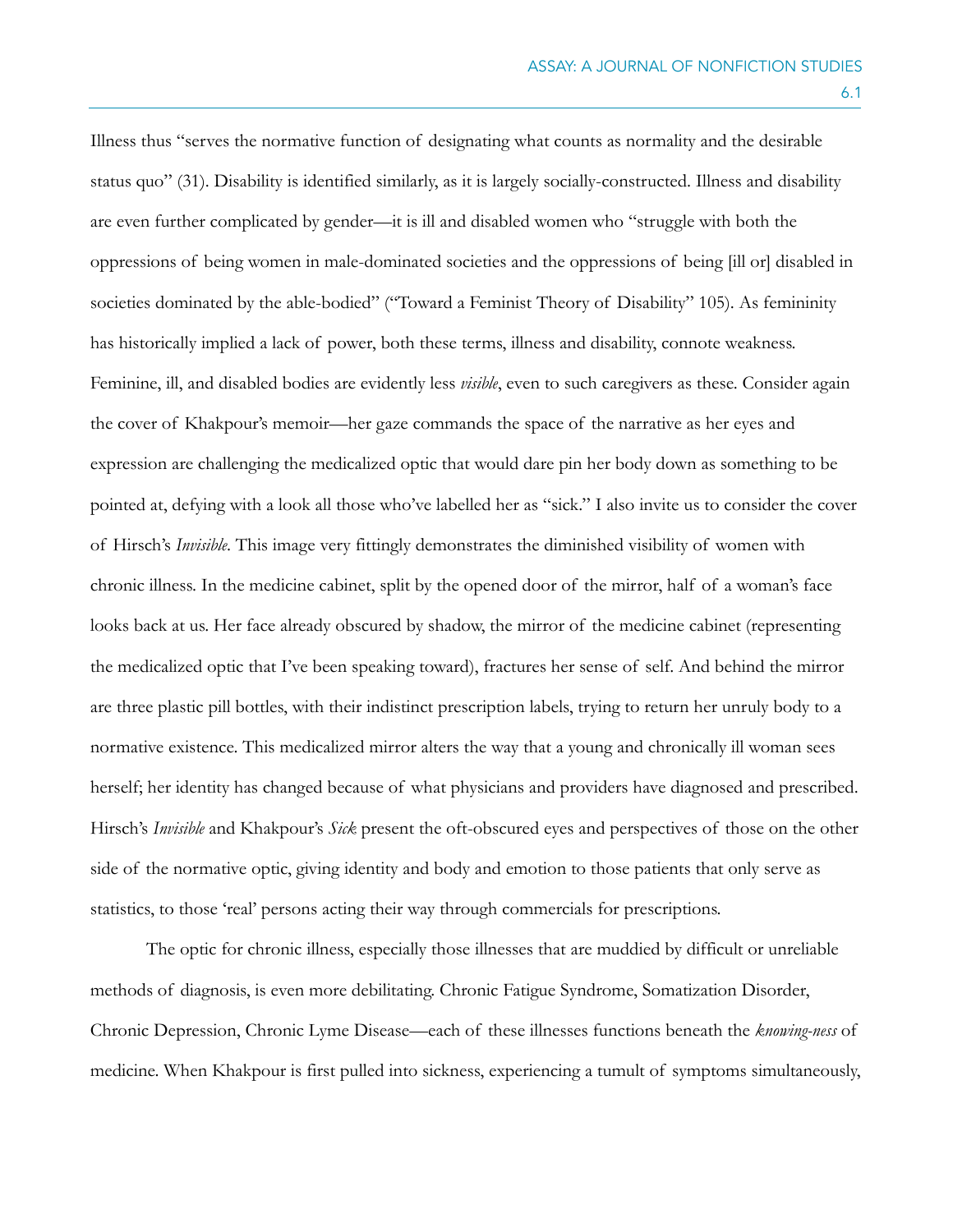she tells her editor, "*Chronic fatigue* […] *that's what they are saying*. But no one was saying it and there was no 'they'" (Khakpour 107). The "they" is a signifier for some greater body of knowledge that has the ability to name, and thereby signify, what Khakpour is experiencing. The "they" conjures up an image of a presumably wise group of medical experts, all hetero, white, and male, physicians and researchers gathered around her very "other" body, pointing to a cold collective of data and statistics that implicates her body into a gendered and complex diagnosis. The "they" would not understand Khakpour's body, that she "doesn't look like what [they] might expect. That [she's] a brown Middle Eastern woman" instead of privileged and white like the bodies that fill their studies (129). She finds illness turns her body, literally and imaginatively, "white—thin and pale to the point where everyone congratulates me at my sickest as I transform to a white woman in appearance […] Every part of me in illness becomes the white woman of their dreams" (129). This is how "they" and their medicalized aesthetic frames Khakpour and women like her. This is the typical narrative of Chronic Fatigue Syndrome, among other chronic illnesses, and Khakpour, in her confused scramble for a diagnosis, defers to what the "they" might be saying, thereby subscribing to the medicalized aesthetic that surveils ill bodies and minds.

In their 2009 study for the *Journal of Women's Health*, "Implications of Gender in Chronic Lyme Disease," Gary Wormser and Eugene Shapiro identify one of the difficulties in their study as the "relatively small number of patients with post-Lyme disease who were available to be *analyzed*. This is likely because very few patients actually develop significant long-term functional impairment after a true episode of Lyme disease" (833, emphasis added). Their study ends with the following conclusion: "This finding suggests that illnesses with a female preponderance, such as fibromyalgia, chronic fatigue syndrome, or depression, may be misdiagnosed as chronic Lyme disease" (Wormser & Shapiro 831). Instead of attending to the narrative to the persons within this study, Wormser and Shapiro take to the normative optic and diagnose and *analyze* based upon statistics and probabilities. Similarly, in the article, "The Overdiagnosis of Lyme Disease," the authors write, "the greatest diagnostic problem demonstrated in this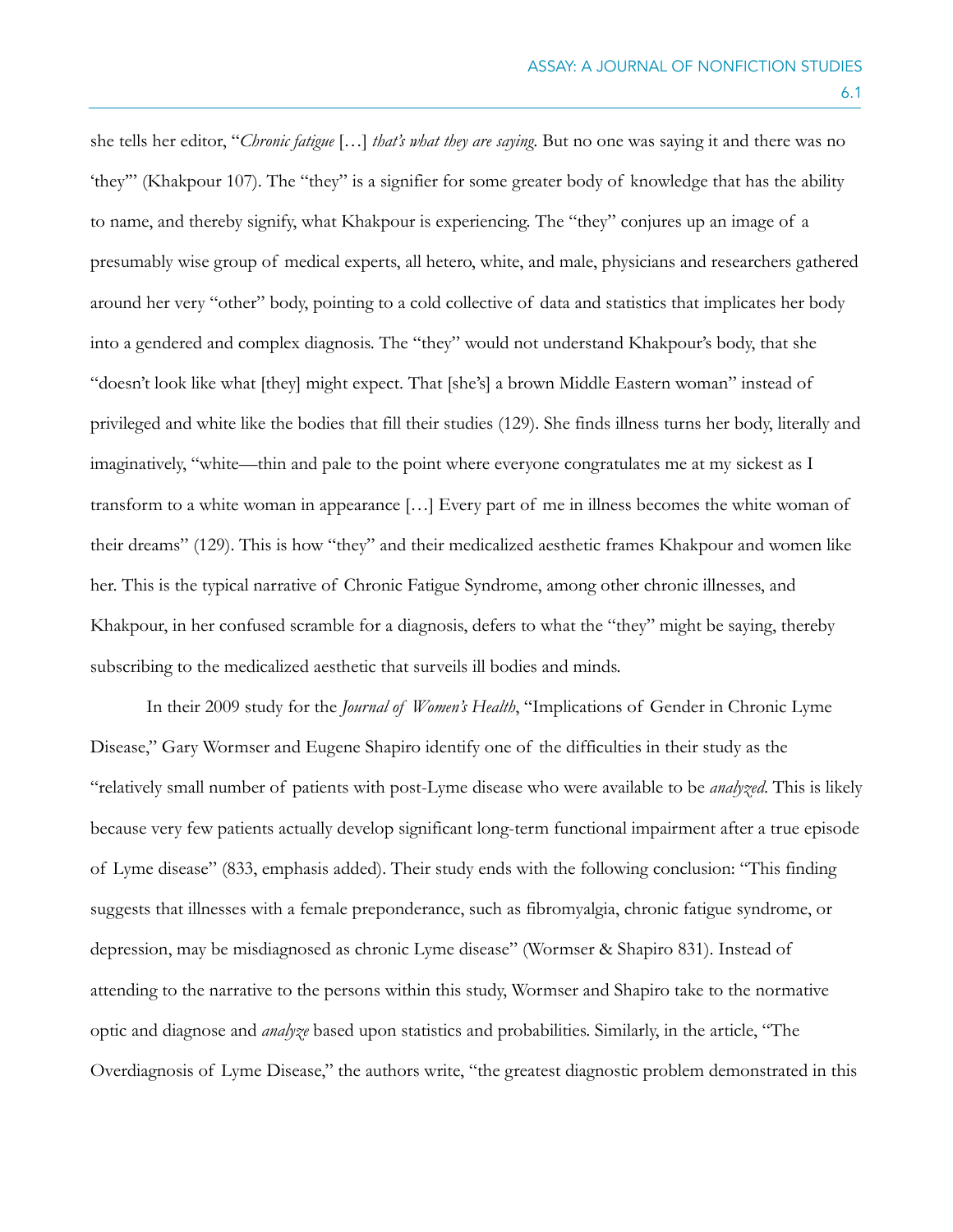study was distinguishing Lyme arthritis, encephalopathy, or polyneuropathy from chronic fatigue syndrome or fibromyalgia" (1815). Khakpour speaks to these kind of studies in her essay, "On Place": "It is no coincidence then that doctors and patients and the entire Lyme community report—anecdotally of course as there is still a frustrating scarcity of good data on anything Lyme-related—that women suffer the most from Lyme" (166). In her own theorizing and through her narrative voice, she highlights the "normality" of chronic illness for women, and how that chronic illness is often mistaken for mental illness because "women simply aren't allowed to be physically sick until they are mentally sick, too, and then it is by some miracle or accident that the two can be separated for proper diagnosis" (166). Due to the nature of these studies on Lyme, and of their field in general, they subscribe to the medicalized aesthetic that traps othered and ill, thereby queer, bodies beneath the framework of medical diagnostics and statistics, a trap that has persisted for decades upon decades. The medical rhetoric for physicians and practitioners and researchers rests on the history of hysteria, a history in which women who were physically ill, especially those chronically physically ill, were deemed to have poor mental health as well. This mindset persists even today, in these kinds of studies, and thereby in the minds of women like Hirsch and Khakpour, because they are at the hands of these physicians and practitioners and researchers who continue to ascribe to a hysteric kind of rhetoric.

Consider Samira, who Hirsch introduces as a "twenty-nine-year-old woman of color/ femmedrogynous person of color" who was diagnosed first with polycystic ovarian syndrome (PCOS), then post-traumatic stress disorder, then hypothyroid, then severe irritable bowel syndrome, then insulinresistance due to complications of PCOS (Hirsch 130). Her body and medical chart are the cumulative results of her illnesses, not able to be separated from her illness experience;

Despite this combination of serious—and diagnosed—health issues, Samira cannot get doctors to listen.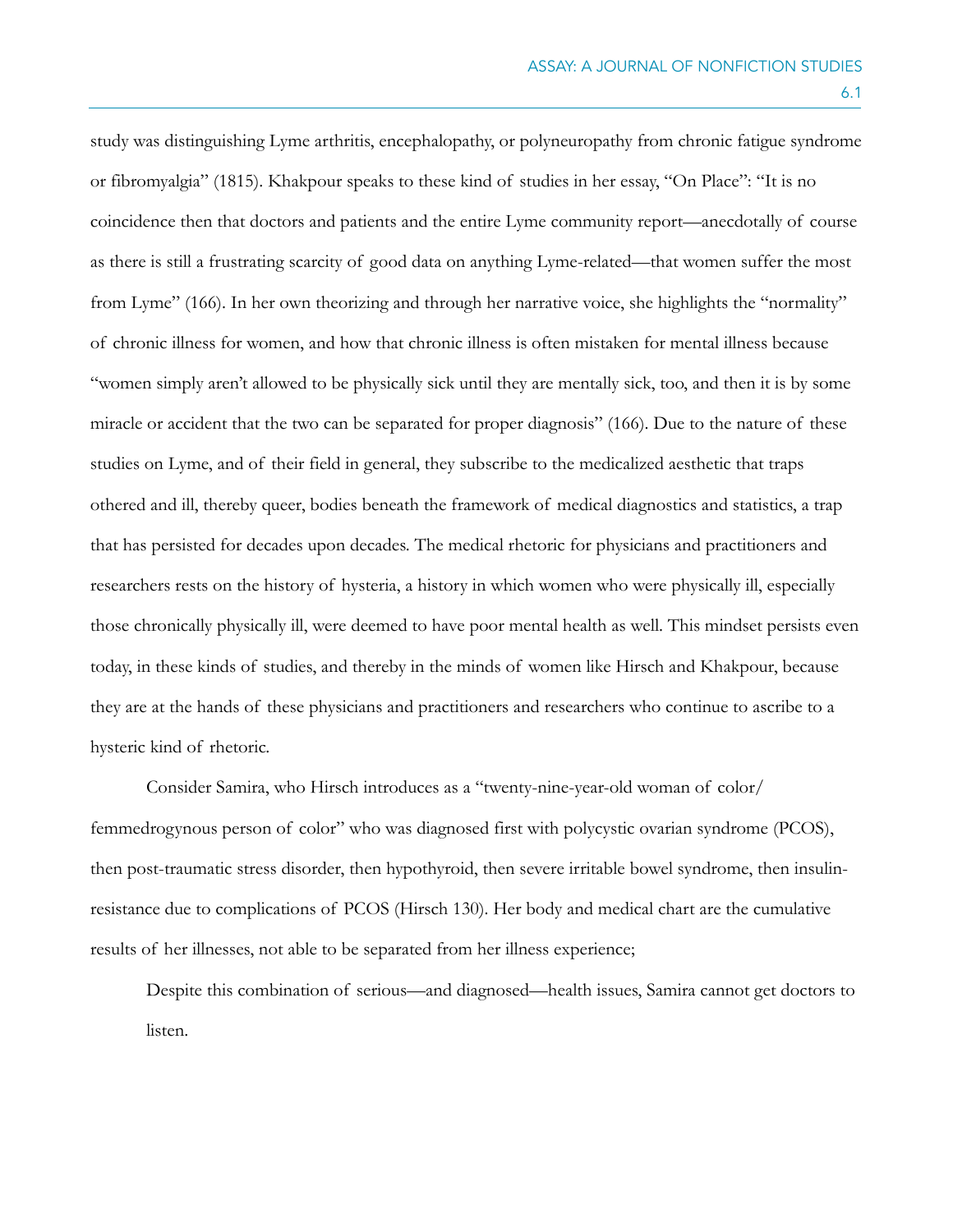"I live with chronic pain," she writes, "but am refused any form of reprieve from my practitioners. They don't see the pain, exhaustion, anxiety, or depression that have become a part of my conditions […] I've dealt with homophobia and misdiagnosis"—and, it seems, the common belief that her pain isn't worth treating or even real.

 The history of ignoring or disbelieving women's pain is centuries old. The problem is so vast that it's almost too unwieldy, too pervasive throughout history, to summarize briefly. (Hirsch 130-131)

*Unwieldy*—this is what by-the-book practitioners use to describe bodies like Samira and Khakpour's. They are unruly and slippery and too risky to listen to, so caregivers that ascribe to the medicalized aesthetic choose to be ignorant, or rather, subscribe to the stony incomprehension that chooses only to listen to medical journals and texts, without the patient narratives necessary for fostering empathy and understanding. Gopinath asserts that an "unruly vision" is essential for inclusive accommodation and thus to properly care for queered and othered persons.

One of the most othering symptoms, according to Khakpour and the women of Hirsch's *Invisible*, is fatigue and all that accompanies it. Wendell, in her study "Unhealthy Disabled: Treating Chronic Illnesses as Disabilities," reminds us, "fatigue is one of the most common and misunderstood impairments of chronic illness" (24). Fatigue resists the typical categorization that other symptoms fall easily into; "it is more debilitating, it lasts longer, and it is less predictable [...] Reasonable precautions may help prevent it, but it resists control" ("Unhealthy Disabled" 24-25). The normative medicalized aesthetic depends upon control, so a symptom like fierce and unyielding fatigue unsettles even the most scrupulous of physicians/ providers. Khakpour frequently mentions "Dr. E," an infectious disease specialist, one of the few physicians she sees regularly. He is one, due to his specialty in "unruly" diseases, that has a grasp on the "impossibilities" of Lyme disease. When she started experiencing such fatigue, he warns her that "almost always, as the spirochetes multiply and infiltrate the body, the Lyme sufferer loses the ability to sleep. *It's*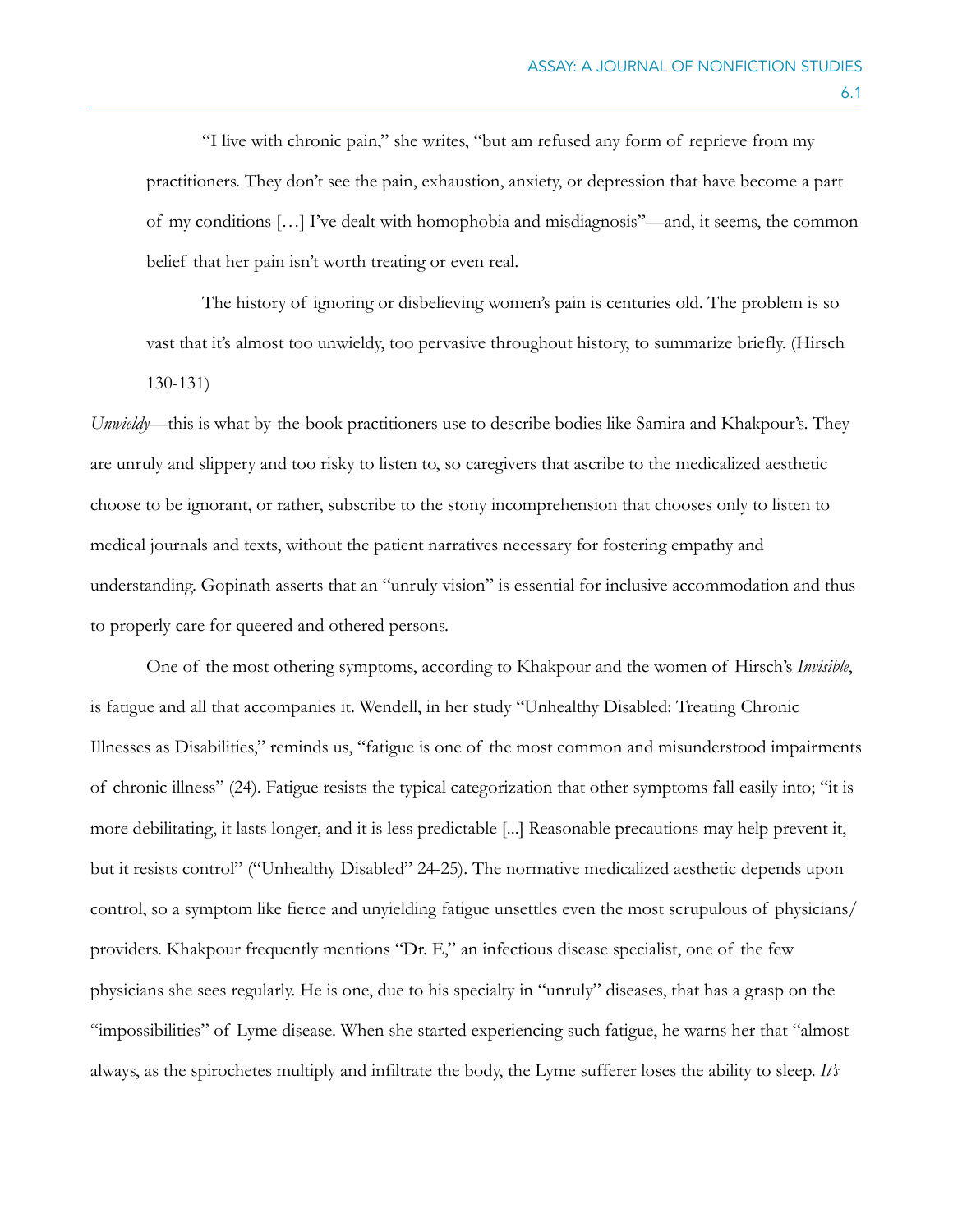*usually a particular type of insomnia*, he said, *the kind that really ruins people. It's not the type of insomnia the general public can begin to fathom*" (Khakpour 101). Fatigue renders already strange bodies *unfathomable*, especially in the light of a neoliberal and hyperproductive capitalist era. Fatigued persons cannot be appropriately productive, thus they are inherently worth less, compared to "healthy" and "productive" peers.

As Khakpour navigates doctor's office after doctor's office, seeking some kind of diagnosis or reprieve, one provider she trusts is a nurse practitioner who "was an expert in women's health," Firoozeh, who also, "by strange coincidence, happened to be Iranian" (Khakpour 149). Khakpour in this instance of meeting Firoozeh diminishes her own symptoms, asking, "'Why do you think there is something definitely wrong?' […] She looked at me like I was crazy" (149). Firoozeh eventually named her diagnosis as something very near to "Diabetes 1.5," not a true diagnosis, but something outside of and beyond diagnostic criteria, beyond what I've called the *knowingness* of medicine. While descriptions of Khakpour's relationship with Firoozeh are limited, I am interested in exploring it because she attends to Khakpour's body much more intimately and frequently than do any of her other formal caregivers. She and Khakpour, in their existence outside of the white/hetero West as Iranian Americans, share what Gopinath calls a region of (un)belonging. Firoozeh is also a woman of color who had to navigate very masculine and medicalized spaces, attempting to situate herself in a landscape that is largely hostile to women, especially to women of color, and even more so to women of Middle Eastern descent. Firoozeh's body is also queer to society around her because of her origins, personal or familial, another victim of the disorientation that is "the by-product of dominant constructions of national and communal (un)belonging" (Gopinath 8). While she did not fully grasp the root of Khakpour's difficulties with unhealth, she took her seriously, believing in her story and her symptoms and her body as other formal caregivers had not. Khakpour mentions a handful of other Iranian-American providers, all men who do not attend to her body and disease effectively. While their experiences of Gopinath's region and cultural (un)belonging may be similar, gender and societal seat and illness interrupt the intimacy available to them, thus they failed to grant her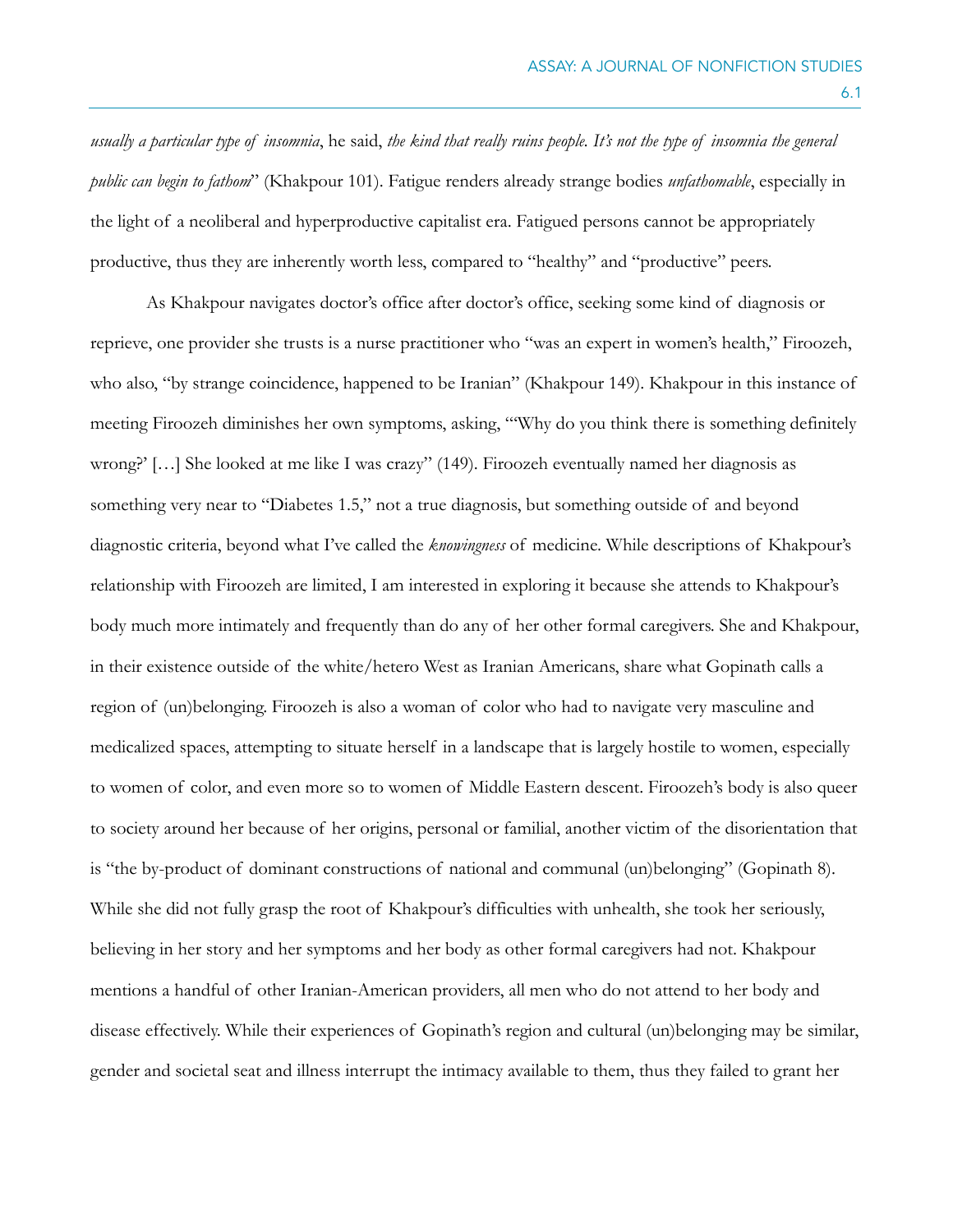the concerned care that Firoozeh did. In Khakpour's words, after having moved back to New York, her other healthcare providers "seemed as clueless as I was, my body a mystery they couldn't solve. I started to feel rejected by them, sensing their dread when they'd greet me, feeling the frustration in their bodies as they pored over yet another batch of bloodwork" (Khakpour 174). Their dread arises out of the normative optic that deems Khakpour's body and bloodwork queer, that optic that hopes to see a body that can be tactfully replaced into a healthy and normative state of being.

Instead of subscribing to the normative medicalized aesthetic, illness narratives like Khakpour's are advocating for a queer optic, a way of seeing and caring for patients that does not belittle their experiences with its rigid constructions of health. This revitalized optic queers its own way of seeing. Gopinath identifies the goal of her study as the creation of "a shared queer visual aesthetic that mobilizes new ways of seeing both regions and archives, and that puts into play, through an affective register, an intimate relation between the two" (4). Patients, as persons, emerge out of a personal region and archive, thus their illness experiences are embedded both in where they come from, where they find home, and their archive of memories, what *beyond* illness shaped their body and mind.

#### **Finding Home in the Other: Relationships Of- and Without-Care**

In addition to the "they" that diagnose and prescribe and surveil over bodies like Khakpour's, there is another "they" present in *Sick*, those unlicensed and supposedly supportive voices of her informal caregivers. It is important to thus engage not only with the formal caregivers in her narrative, but with the relationships she carries throughout as well. While formal caregivers and healthcare providers can validate one's illness via diagnosis, family, friends, and lovers are those who validate one's sense of being. Such people have both the ability to affirm one's sense of self even in the midst of a debilitating diagnosis, like Chronic Lyme Disease, and the potential to further fracture and further Other. *Sick* is thus muddled by many informal caregivers, including a long list of boyfriends, friends who flit in and out of Khakpour's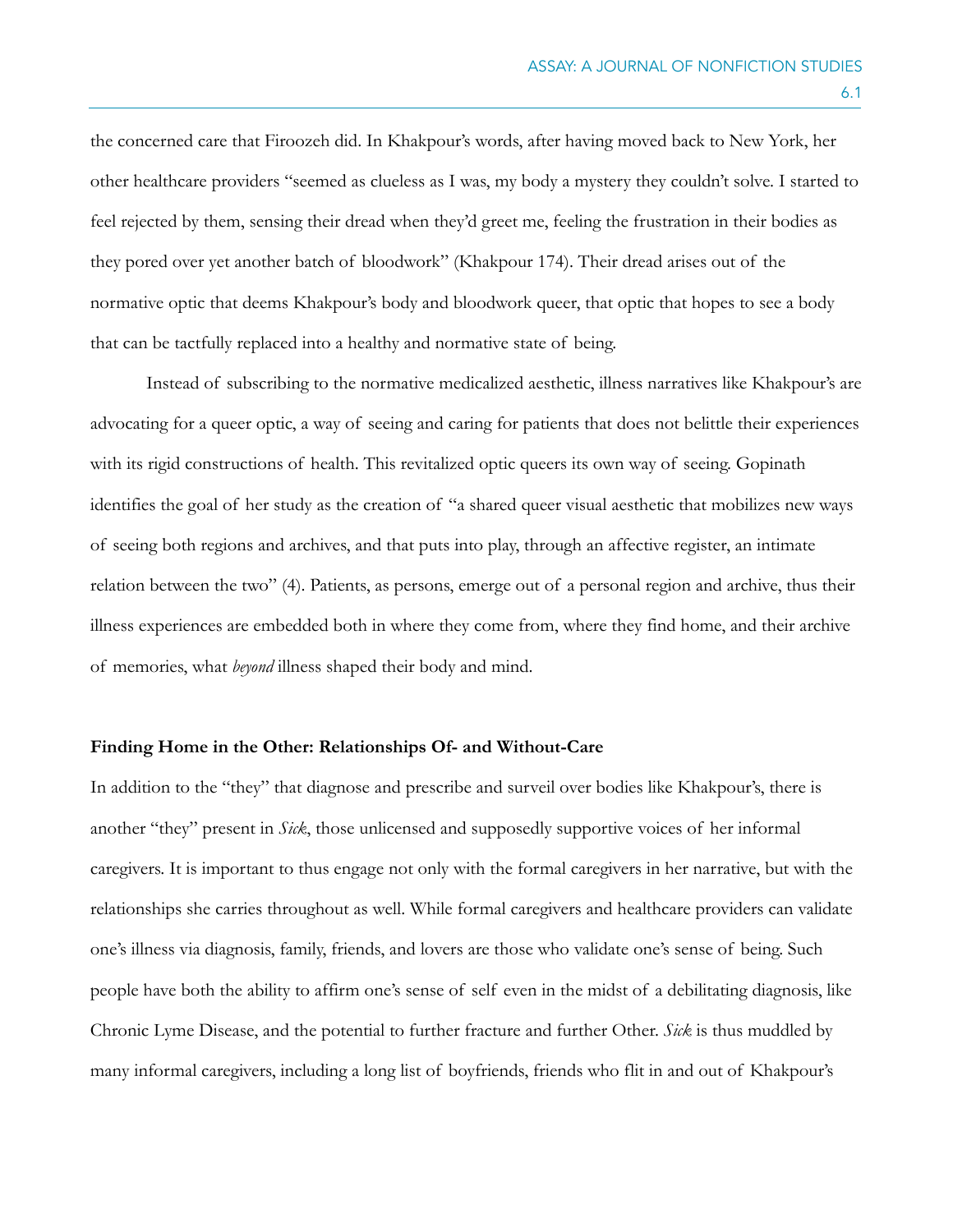life, and her parents back in Los Angeles. Khakpour reflects on these relationships, saying, "The deal with so many chronic illnesses is that most people won't want to believe you… you make them uncomfortable. Your existence is evidence of death, and no one needs to keep seeing that—especially not the people who gave birth to you" (Khakpour 82). Even fathers and mothers and friends can other their kin in an instance of illness. They are hopeful in the expectation that illness will soon dissolve, and the son/daughter/friend will return to health and "normality." Chronic illness defies these borders and boundaries set for bodies, thus making us as friends, parents, and partners, uncomfortable. Every phase of Khakpour's health "seemed to have had a [person] attached to it […] they serve as echoes of [her] memory, as witnesses, as invisible testimony" (139). Made into a ghost by illness, she is trying to find that "something always missing" in some*one* (Lakshmi).

*Sick* is very self-aware, sure of its sorrows and confusions and even contradictions. Khakpour thus admits to her heavy, and often unhealthy, reliance on relationships, her most notable reflection on this just after she ends a near-abusive relationship with Ryan:

I realized that for years now, every stage of my life had been calibrated by romantic relationships including the measurements of health and wellness. Being alone suddenly, at this point in my life, made me feel especially unanchored […] As much as I didn't want to admit to that dependence, it

felt like I had lost a soul mate and needed a placeholder. (Khakpour 137)

She very quickly turns to a colleague, Jacob, after the breakup, a man whom Ryan had always been suspicious of for his "eye" for Khakpour, deepening her friendship with him until it, very quickly, reaches sexual and emotional intimacy. Out of earnestness, Jacob asks her to move in with him that very fall, so that they could "practice," Khakpour very sure of what he meant. She describes this as the "most Adult relationship" of her life, full of great hope and the promise of a "real life" (Khakpour 140). Ryan became the "Bad Boyfriend" while Jacob very readily became the "Good Boyfriend," the new informal caregiver in a long lineage of informal carers who, each time, Khakpour thought was the one who could care best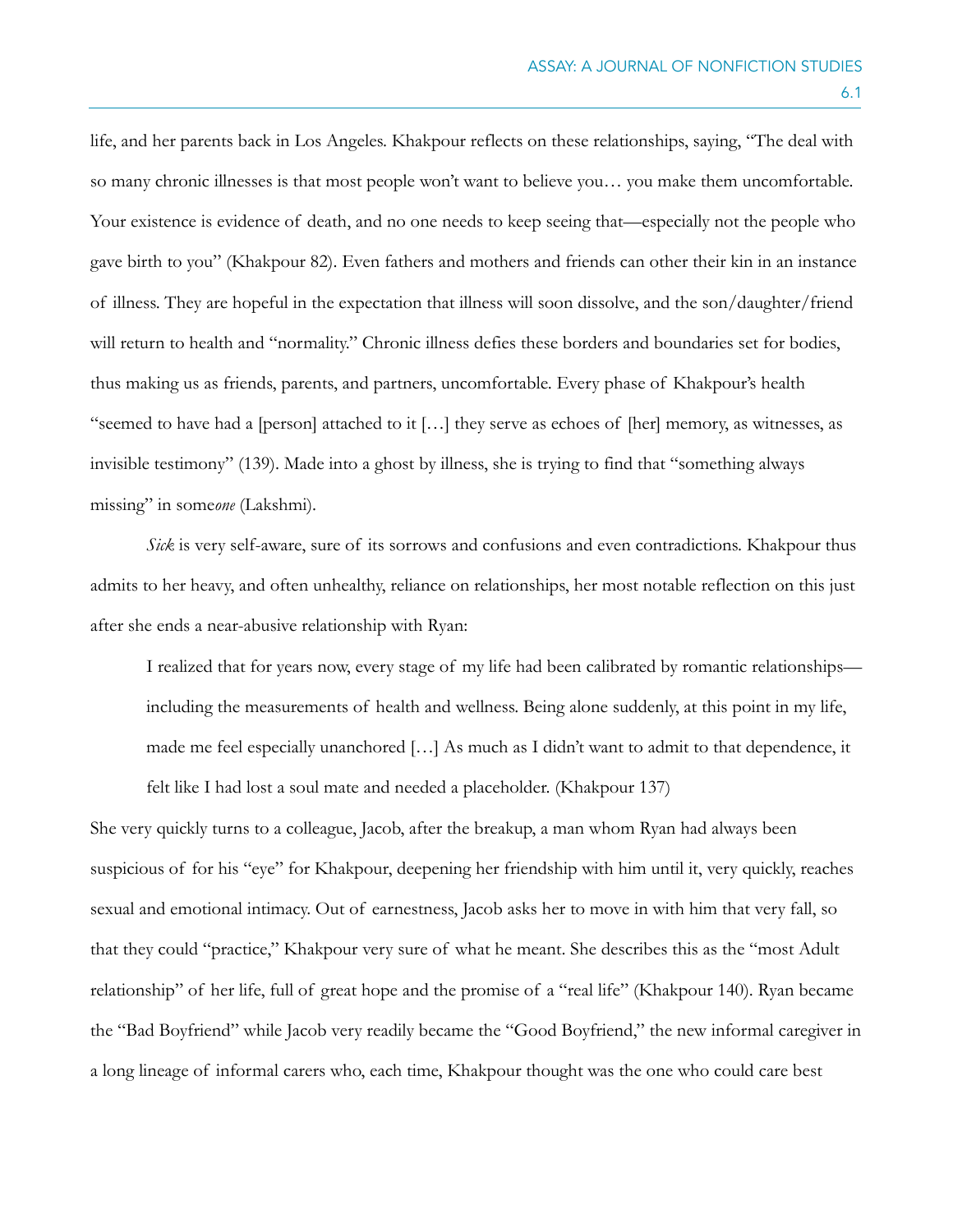(140). Jacob was the most serious of Khakpour's carers and lovers, thus why I take particular interest in his role in the narrative.

Hirsch, in her personal reflections in *Invisible*, as opposed to the stories she draws from other voices, accentuates the very danger of vulnerability in the illness experience. Jacob proposes to Khakpour and their engagement persists through a series of long-distance stints, but ultimately falters due to his alcoholism; his vulnerability prohibits caring for Khakpour in her vulnerability. In a way, Jacob idealized Khakpour's sick body, and had since the beginning of their friendship, with him driving her to appointments when Ryan was no longer there to do so. He idealized her for her bodily dependency/ despondency, and she him for his method of caring and his dreaming of her in his future. They failed each other because they did not properly confront the queer innate in both of their bodies. Jacob was too distanced, as had been each of her lovers, their relationships founded on need instead of want; Khakpour finds it unclear if all of those men "were caretakers or protectors of additional stressors when life would hand me its trials, trials these men couldn't access as they were primarily trials of the body" (152). Khakpour here identifies her distinct challenge in heterosexual relationships—the men, primarily white, with whom she assumes intimacy are unfamiliar with her queerness, as a woman, an Iranian American, and a sick person.

 Hirsch also explains such distancing in relationships well, evident in her personal narrative and in her stories from other women. While not exclusive to hetero- relationships, "there seems to be more of a precedent for cisgender men rejecting women for their health […] those deep cultural forces and beauty standards and gender roles were still there in the relationship, pinning [women] down" (Hirsch 12, 11). Queer and "sick" bodies are often Othered, even in very intimate relationships beyond the misogyny of medicine. Thus there lays a kind of danger in dating.

You're a woman who's barely out of high school or college, or you're thirty and supposedly at your sexual peak. You're in pain [...] or your immune system is weak, or it's overly strong, or there's a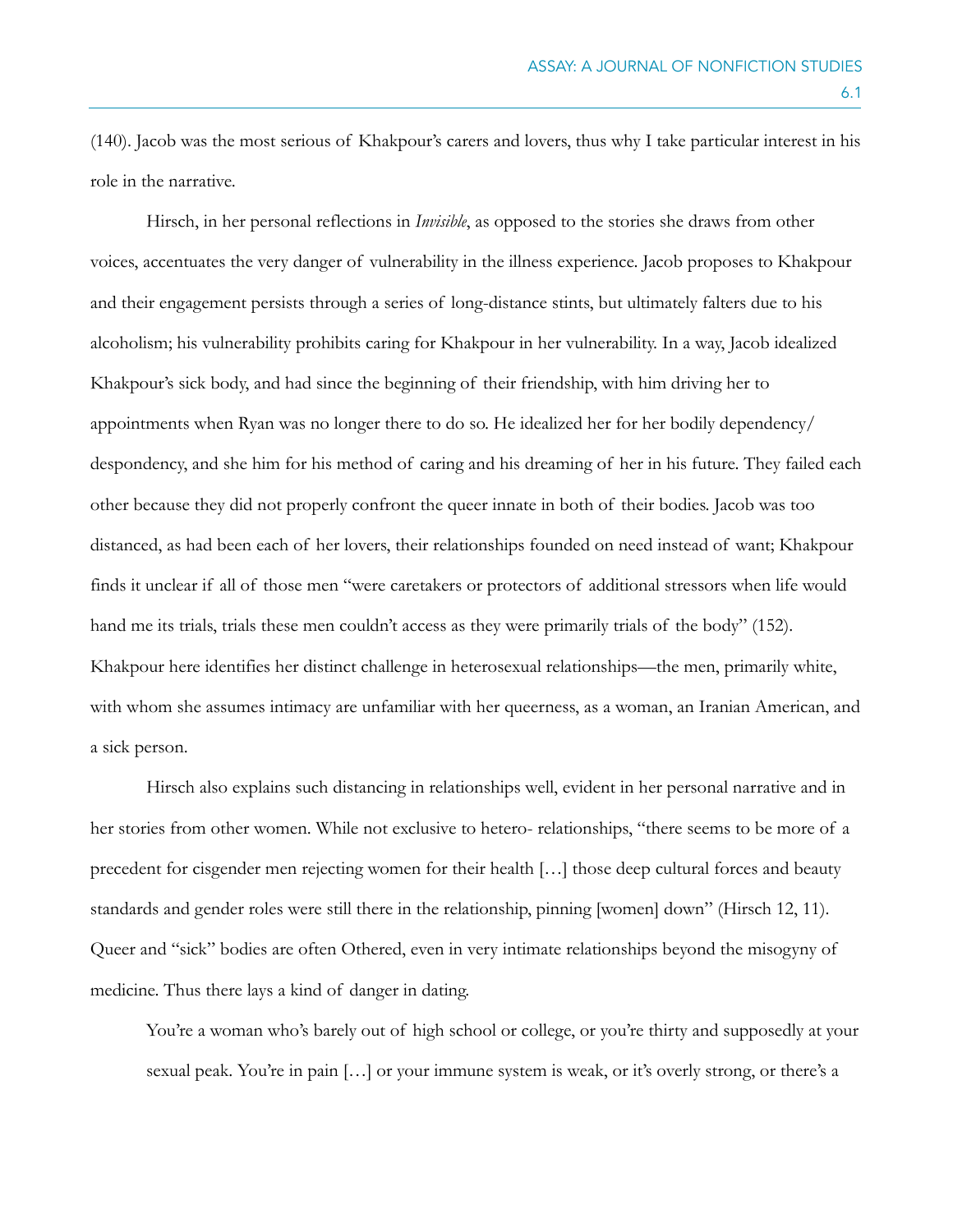tumor or a faulty valve […]. You are strange to your 'healthy' friends, who perhaps want to understand, but can't…

 And on top of that, what you keep hearing whether you're single or partnered is that you're already in danger of being ditched. (Hirsch, back cover)

Hirsch says she herself is "more gay than straight," having had several relationships with women, but she does not expound on these, does not offer how these women attended to or cared for her body. And neither does Khakpour, who also identifies as gender queer. In her brief but notable chapter, "On Lovers Lost and Found," she asserts her queerness but doesn't fully claim it: "(… Because I am afforded heterosexual privilege in dating men so often, I tend not to rush to mark that box (the LGBTQ "box"). Perhaps it's also because I feel overwhelmed by all my marginal identifiers. But I question that omission; to leave that out would be disingenuous too)" (Khakpour 239). Despite her three notable relationships with women, she writes her queerness in parentheticals, not even claiming her writing as words that deserve a rightful place in the narrative. In doing so, she is othering herself and her alt-sexual body, in order to comply with what is deemed heteronormative, in order to not be further othered.

 There are other relationships within *Sick* that demonstrate informal caregiving beyond lovers and boyfriends, best evident in Khakpour's mother and father. As she begins the memoir, she admits there is one thing she has always known: "I have been sick my whole life. I don't remember a time when I wasn't in some sort of physical or mental pain" (27). Part of this mental sickness emerged in her childhood and her family's flight from Iran amidst the tumult of the Islamic Revolution. Her parents, members of the "educated, progressive, Western-friendly upper class," could not have lasted there (27). Khakpour describes her first memories are from this time of flight, memories of pure anxiety from seeing her parents so panicked. She cites storytelling as her method of survival, "furiously she told stories to distract" and pull them out of their trauma (27). These memories are what Gopinath calls one's archive, the collective of memories that continue to shape one's future no matter their distance from the present.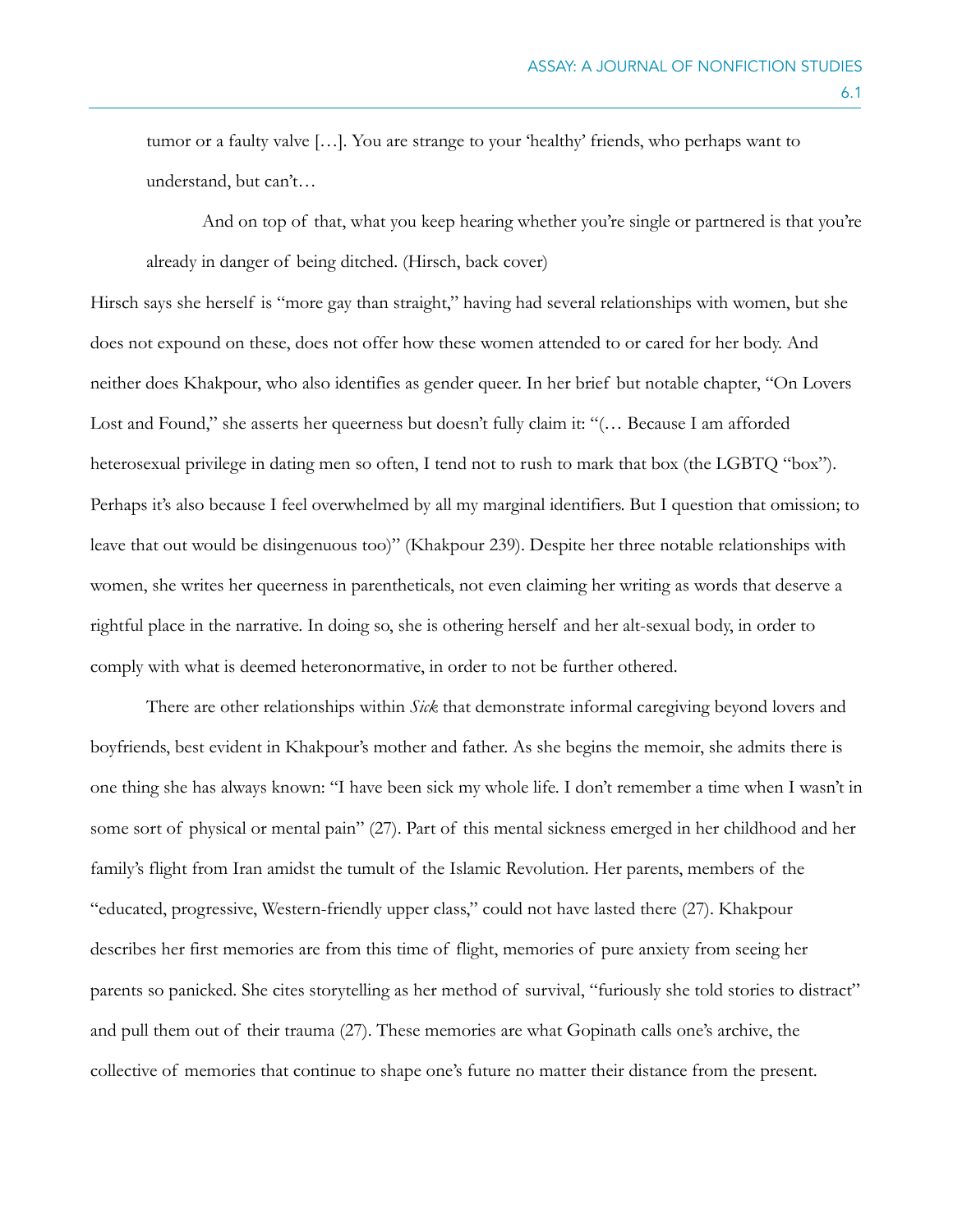Khakpour's archive is marred by the traumatic transplant from Tehran to Tehrangeles. What I find even more curious—her earliest memory of storytelling demonstrates caregiving. She attempted to care for her parents while they were in deep grief over the move far away from home to a place where they became victims of Gopinath's regional (un)belonging. As her childhood begins with caregiving, the rest of her life as we see it leans heavily on that thread. Several providers diagnose her with PTSD throughout her narrative, citing this early experience as one that could cause significant psychological repercussions later in life. Khakpour was the one providing care, denied an attentive and appropriate home and care from her parents, thus she seeks home and attentive care throughout her illness experience, in largely unhealthy ways.

 Khakpour's mother is evidently no longer an unattentive mother. She scoops her daughter out of Chicago and then out of Germany in the midst of severe relapses to bring her back home to Los Angeles. But she is not a perfectly healthy mother either. She too is bound by what Khakpour calls her "Westernfriendly" vision, the optic that Others and distances her daughter's illness experience. Already displaced and disposed in her existence as an Iranian woman living in the United States, she cannot fully empathize, or other herself further, to meet with her daughter's queer symptoms. Khakpour explains that her mother validated her illness only once, saying she looked truly sick—"To be seen, to be heard, to exist wholly, whether in beauty or in ugliness […] felt like another big step to wellness" (Khakpour 82). This recognition is a form of love for Khakpour, the kind she felt she never received as a child navigating a new (and unhomelike) home. America was not homelike to her parents either, as her illness greatly distorted their vision for what an American life might be like.

They were supposed to have money, I was supposed to have health, and all of that was supposed to be tied up in the same bundle. Health and wealth. I think the only thing that consoles them is the fact that it seems like a big chunk of Americans are also without those things. All my life, I've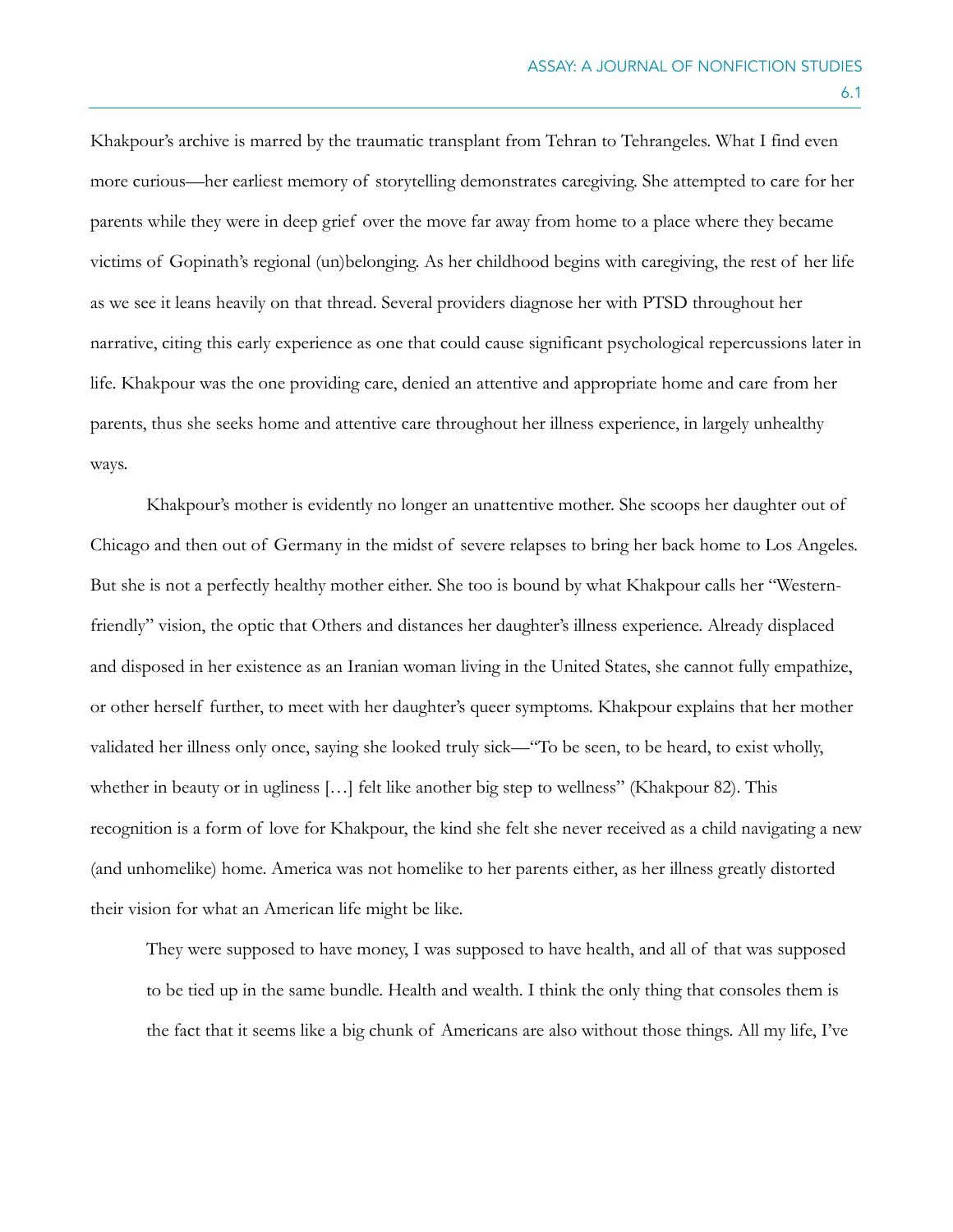heard my parents and relatives say *America is a sick country*, in every meaning of the sentence possible. (Khakpour 83)

America has denied them the American dream, that hopeful promise that is most readily available to heteronormative and white persons. A hope not so readily available to Iranian Americans in a post-9/11 and hypervigilant West. It is not that they are poor, but members of a fragile middle class where substantial health difficulties can lead to bankruptcy. They do not expect America to be a country that lacks adequate and accessible healthcare, finding it unbelievable that illness cannot be easily and seamlessly "fixed." Khakpour's parents are, in part, assigning their daughter blame for her otherness. They are shocked, nearly disappointed, when she seeks admission to the hospital's psychiatric unit near her home in California, appalled that she would choose to publicize her already queered, woman-of-color, body as something *sick*. Her parents are not the only ones to accuse her in such a way. In the midst of crippling poverty, she sold a few family heirlooms to a pawn shop owned by an elderly Iranian man. As he takes her things, he tells her, "my boy in medical university; my girl, married and with baby. Your fault for being a starve of an artist, daughter" (Khakpour 121). In their "Western-friendly" vision, her parents, and this Iranian man of their generation, subscribe the heteronormative optic that Gopinath warns against, the optic that expects persons and bodies no matter their origins or health to be neatly categorized and subsumed into American perceptions of normality. They are thus negatively contributing to Khakpour's illness experience. Fisher reminds us that there are many instances "where the ill person is seen as not only responsible but morally blameworthy for their illness, the illness seen as their fault, even as deserved" (Käll & Zeiler 30-31). Even when such blame is not assigned, "there is still frequently an overriding moral negativity and anxiety about illness, a negativity and anxiety, once again, that can extend to the ill person herself, even if unwittingly" (31). The Othering of a person, who is queer in gender or of body or of mind, can truly fracture, cracking through the sense of one's self. The informal caregivers of *Sick* are just as essential and informative to Khakpour's illness experience as are her formal caregivers. In their intimacy,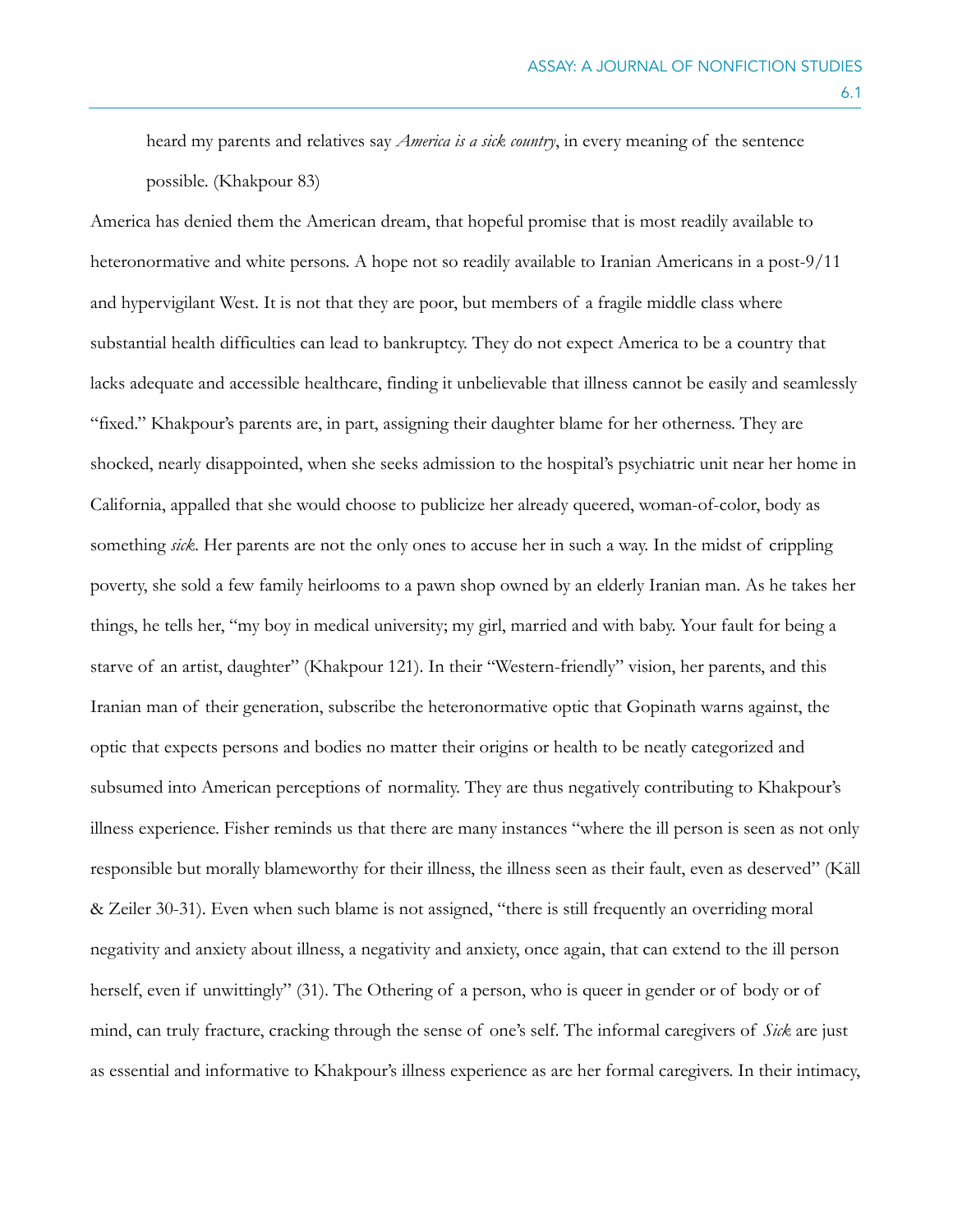her friends, boyfriends and lovers, and parents all "can at least tell you I existed. They might not have thought of me much, but they can tell you I was real. Sometimes too real" (Khakpour 239).

## **Regional (Un)Belonging: Caring for the Self**

"I sometimes wonder if I would have been less sick if I had a home." (Khakpour 168)

 The above reflection from *Sick* captures Khakpour's embodied and emotional longing for place. This analysis begins with her dream of escaping, and this thought articulates what she is escaping from and where she hopes to escape to: she yearns to leave physical and psychological troubles of the body behind and find some a kind of a home, a body that is more homelike. Thus this third analytical portion of my chapter regards the care that Khakpour affords herself. Her method of caring is via region, as she seems to think that a new location (whether New York or Northern California or Santa Fe, what she longingly names the "Land of Enchantment"), a new physical home, will help ease her body away from discomfort (Khakpour 145). She structures her novel around place, naming each chapter after the locale in which the chapter's happenings *happen*. She begins the novel with the question, *what?*, but moves into the novel to ask, *where?* Where can she find her home, her sense of herself, and her health, or alternatively, the absence of Lyme relapses?

Gopinath writes of region in *Unruly Visions*, stating, "A turn to the regional is quite often a turn to the personal and the autobiographical. Evocations of the region often take the form of deeply affective, personal explorations of regional belonging or alienation" (6). Khakpour is navigating this very personal search and escape for a regional belonging, as she is alienated and othered in every place that she has sought home: "When the body feels out of place it will cling to anything that looks like life. Cities. Homes. Peoples. Lovers. Love is the only good way many of us know how to feel alive" (Khakpour 239). This is why she continues to "escape" from every place that she settles into, only keeping hope alive for New York and returning there repeatedly despite the harshness of the city, the lack of intimacy in its busy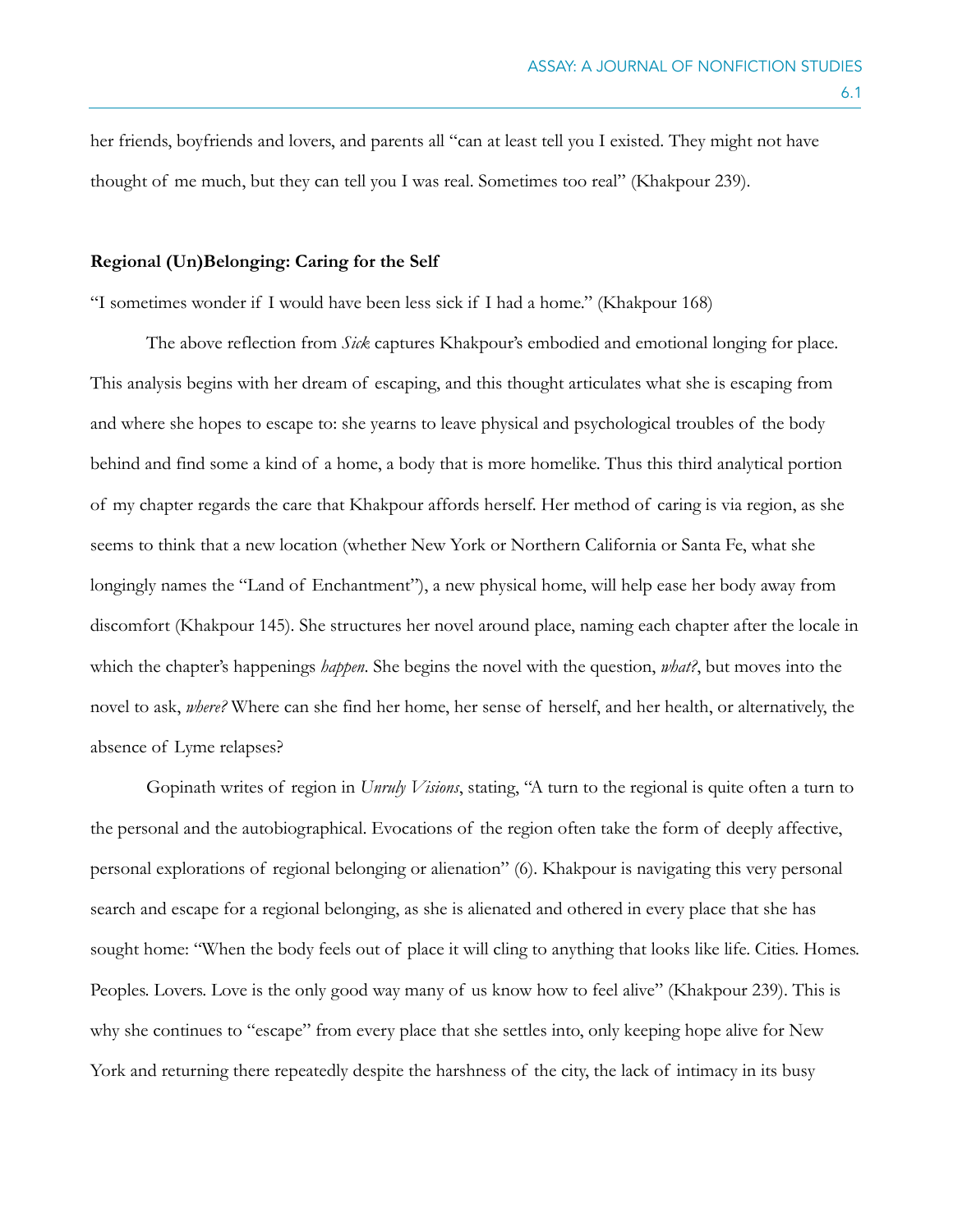streets. The city is not any kinder to her than the polluted cloud over L.A. or the arid desert of New Mexico, she is still rendered vulnerable even when hiding in the ever-buoyant city of the American Dream, the dream that her body precludes her from.

Her formal and informal caregivers do not privilege her voice or her body to be vulnerable, and that is what Alondra Nelson, Columbia University's Dean of Social Science, cites as problematic in one's attempts to achieve wellness:

What's especially challenging, Nelson says, is that human suffering, human vulnerability, is usually what we turn to when we want to find the universal thread that unites human beings. [...] When that very vulnerability, and that very sense of suffering, is put into question, it makes it very difficult, I think, for people to get well. (Hirsch 130)

Khakpour thus finds herself foreign and without belonging in every place (and in every person) that she escapes into: "There was never a home for me […] Only recently do I wonder if that has to do with being considered 'foreign' […] How could I recognize myself if no one else could?" (Khakpour 167). Her body and illness(es) are unrecognizable to informal caregivers and undefinable to her healthcare providers, thus she is distanced from her own sense of self and made further vulnerable through their perception of her and her illness(es). Her archive is not one that felt homelike, therefore she is exactly the queer diasporic body that Gopinath describes. For many such persons, "the region as 'the place where you're from' is an ambivalent site, where one's queerness is both formed and nurtured but also disciplined and repudiated" (Gopinath 12). Khakpour articulates feeling foreign and "queer" as a young girl, out of place in her body and in her home. Her original region, rooted in the archive of her family's flight from Tehran, othered her from the beginning, and continues to do so, as her embodied queerness is disciplined and contained by her parents and the city of L.A. itself.

All of this points to her failure to fully care for herself. She admits, "I am not a poster girl for wellness. I am a sick girl. I know sickness. I live with it, in some ways, I keep myself sick" (Khakpour 229).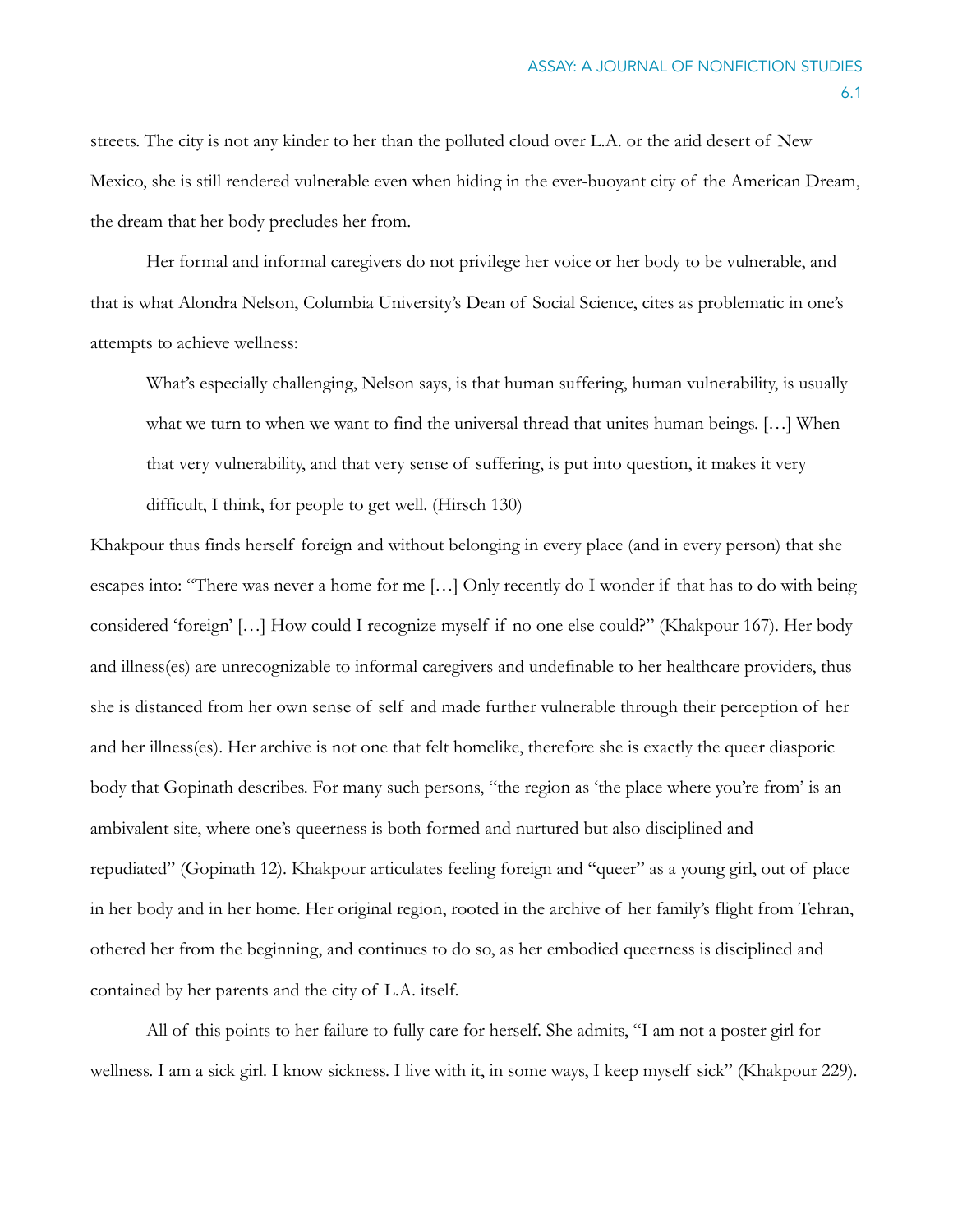Her history of inattentive caregivers has turned her body into "the ever threatening Other" even to herself, keeping her from self-care and the "space to suspect" her symptoms, rendering in her "a sort of dazzling indifference, a mute button almost creating a lovely white noise, its antipresence so very present like another hole in [her] life" (Käll & Zeiler 31; Khakpour 98). Her queer diaspora seeks escape from this antipresence, begging for a queered aesthetic that allows her body to be *present*, even in illness. Wilkerson's "Wandering Through the Unhomelike" asks for this as well, that disability be permitted to be "central to the human condition, rather than a departure from it" (Käll & Zeiler 162).

 While Khakpour has difficulty adequately caring for her body through region and through the hands of others, her writing is an act of care in itself. Her memoir places a mirror in front of the medicalized aesthetic, asking for a reframing of the aestheticized picture that figures sick and disabled persons. She writes a queer diaspora out of the hegemonic optic and into a new kind of "archival practice that excavate(s)" stories like hers from the fray (Gopinath 6). Though "language is a sticky thing, especially when we try to capture what's happening in our bodies and in our culture," Khakpour commands her language, not withholding any detail of her illness experience but fully exposing it, disorienting her audience with every thought and action, even if aberrant or shocking (Hirsch ix). Even if caregivers and onlookers can deny her body, they cannot deny the reality of her words. Her memoir provokes the questions, "Whose bodies count? Whose bodies do we systematically inconvenience or overlook?," thus demanding that her pain "count" (Hirsch ix). The difficulty of pain, and therefore also of any illness, disease, or disability, especially one that is so unequivocally Othered, lays in its unsharability. Pain is at risk of inexpressibility, its triumph what Elaine Scarry names "the absolute split between one's sense of one's own reality and the reality of other persons (4). Though Khakpour's memoir is still subject to this unsharability of pain, it greatly diminishes that space between a pained person's reality and the reality of those around her. Her narrative of body and its space and its symptoms functions as the bridge between pain and the imagination of the other, in this case, the caregiver. *Sick* is thus realizing and legitimizing the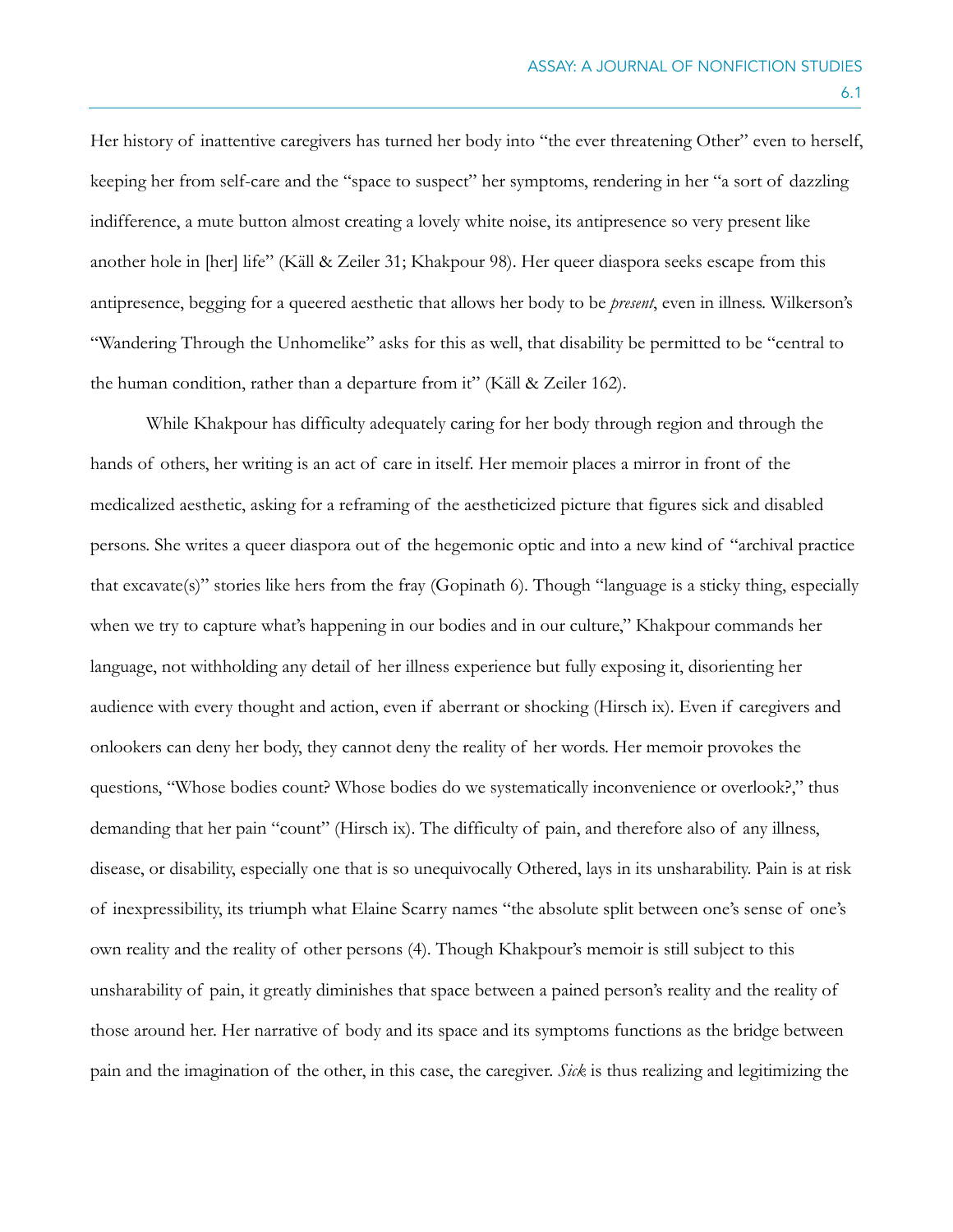experience of a chronically ill person, with all of her physical and psychological and social suffering, imparting just what it is to be "sick" in the eyes of healthcare providers and informal caregivers, and even to oneself.